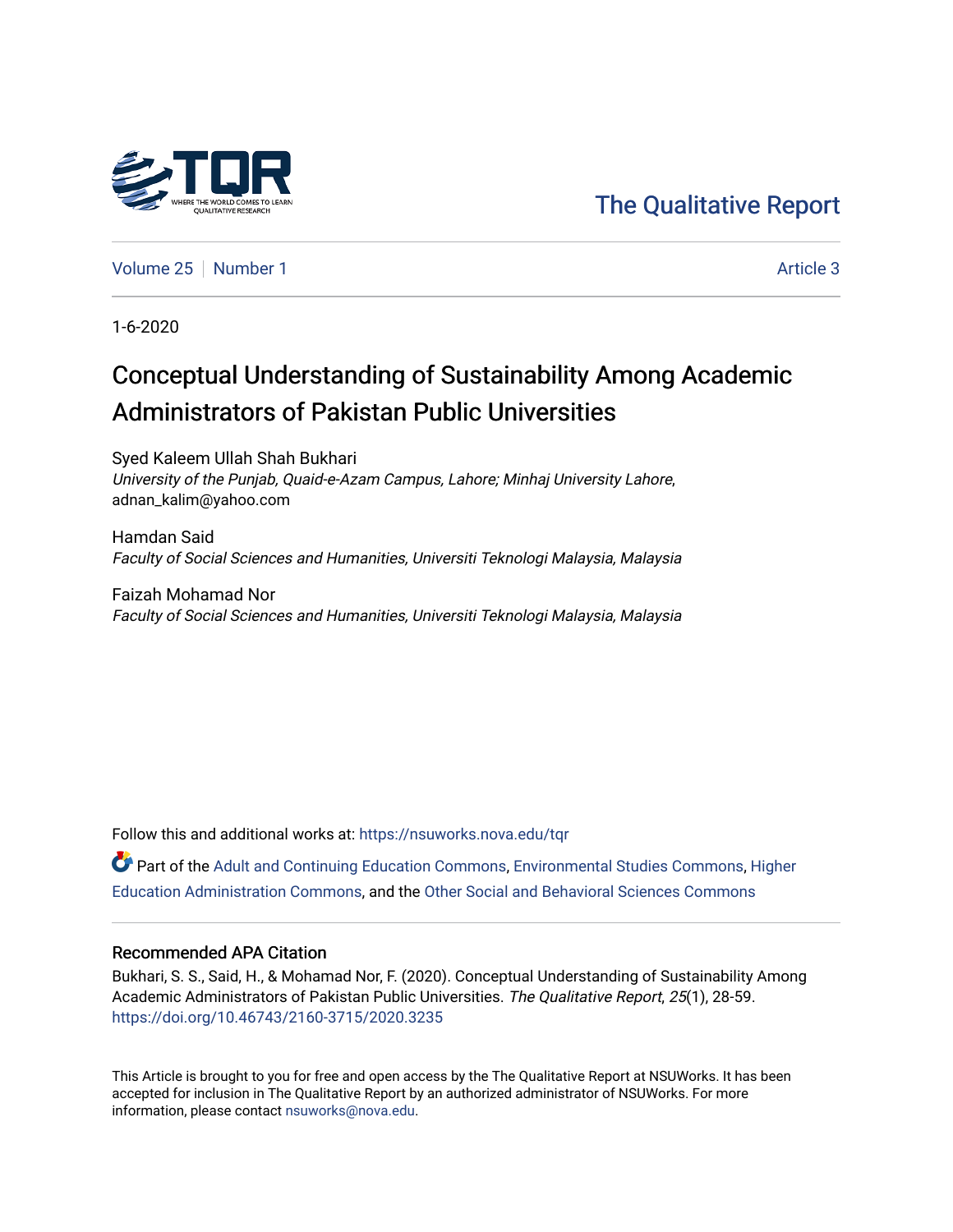# **Qualitative Research Graduate Certificate** Indulge in Culture Exclusively Online . 18 Credits





## Conceptual Understanding of Sustainability Among Academic Administrators of Pakistan Public Universities

**LEARN MORE** 

## **Abstract**

The transition of higher education institutions (HEIs) from a traditional role to a modern one has focused on the advancement of the innovative idea of sustainability in their functions. HEIs played their traditional role in promoting the disciplinary nature of teaching and research. The modern role of HEIs makes demands for not only knowledge to be promoted but also for the gap between academia and society to be bridged. This modern role is a fundamental principle of sustainability. Lack of understanding of the concept of sustainability causes hurdles in taking sustainable initiatives. The status of sustainability in Pakistan is in its infancy phase and poorly documented. It is due to the lack of conceptualizing sustainability that is underestimated and unexplored. This study explored how Pakistan Public Universities' (PPUs) academic administrators conceptualize sustainability, universities' role in promoting sustainability, and factors supporting or hindering sustainability. A qualitative approach was employed to conduct this study. Data were generated using semi-structured interviews and document analysis. A conceptual framework, comprising the role of universities, barriers and favourable factors to sustainability was used to analyse the data. Interviewees' responses and documents were meticulously transcribed, read, re-read and coded and findings were presented in thematic form based on the conceptual framework. The study found that academic administrators were aware of the subject of sustainability but faced more constraints than incentives to promote sustainability. The study also found that PPUs are transforming partially into modern role. The findings indicated lack of interest and commitment from top leadership in engaging stakeholders and creating supportive environment to understand sustainability. The findings point out a serious need for concerted efforts from relevant stakeholders to comprehend and embed sustainability in HEIs functions.

## Keywords

Sustainability, Barriers to Sustainability, Conceptual Framework, Thematic Analysis, Academic Administrators, Sustainability Conceptualization

## Creative Commons License



This work is licensed under a [Creative Commons Attribution-Noncommercial-Share Alike 4.0 International](https://creativecommons.org/licenses/by-nc-sa/4.0/)  [License](https://creativecommons.org/licenses/by-nc-sa/4.0/).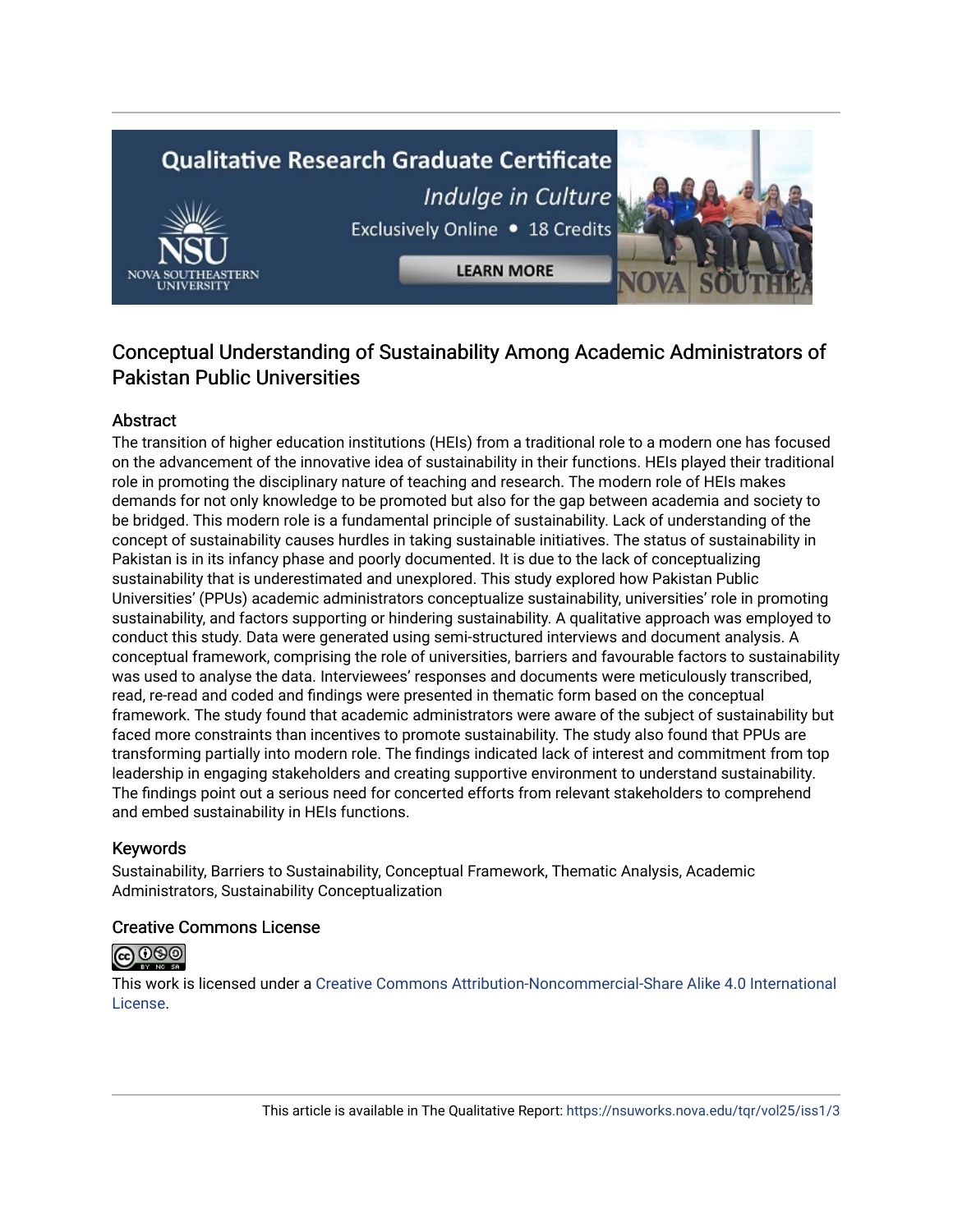

## **Conceptual Understanding of Sustainability Among Academic Administrators of Pakistan Public Universities**

Syed Kaleem Ullah Shah Bukhari University of the Punjab, Quaid-e-Azam Campus, Lahore, Pakistan Minhaj University Lahore, Punjab, Pakistan

## Hamdan Said and Faizah Mohamad Nor School of Education, Universiti Teknologi Malaysia, Johor Bahru, Malaysia

*The transition of higher education institutions (HEIs) from a traditional role to a modern one has focused on the advancement of the innovative idea of sustainability in their functions. HEIs played their traditional role in promoting the disciplinary nature of teaching and research. The modern role of HEIs makes demands for not only knowledge to be promoted but also for the gap between academia and society to be bridged. This modern role is a fundamental principle of sustainability. Lack of understanding of the concept of sustainability causes hurdles in taking sustainable initiatives. The status of sustainability in Pakistan is in its infancy phase and poorly documented. It is due to the lack of conceptualizing sustainability that is underestimated and unexplored. This study explored how Pakistan Public Universities' (PPUs) academic administrators conceptualize sustainability, universities' role in promoting sustainability, and factors supporting or hindering sustainability. A qualitative approach was employed to conduct this study. Data were generated using semi-structured interviews and document analysis. A conceptual framework, comprising the role of universities, barriers and favourable factors to sustainability was used to analyse the data. Interviewees' responses and documents were meticulously transcribed, read, re-read and coded and findings were presented in thematic form based on the conceptual framework. The study found that academic administrators were aware of the subject of sustainability but faced more constraints than incentives to promote sustainability. The study also found that PPUs are transforming partially into modern role. The findings indicated lack of interest and commitment from top leadership in engaging stakeholders and creating supportive environment to understand sustainability. The findings point out a serious need for concerted efforts from relevant stakeholders to comprehend and embed sustainability in HEIs functions. Keywords: Sustainability, Barriers to Sustainability, Conceptual Framework, Thematic Analysis, Academic Administrators, Sustainability Conceptualization*

## **Introduction**

The excessive use of natural resources to sustain development has weakened the relationship between environment and human beings. Sustaining development at the expense of environment has called all the users of natural resources to revisit their understanding and behaviour about these three elements of sustainability (Triple Bottom Line Theory): development with respect to economy, well-being with respect to society, and environment with respect to natural resources (Filho, Shiel, & do Paco, 2015; Jordan & Kristjánsson, 2017;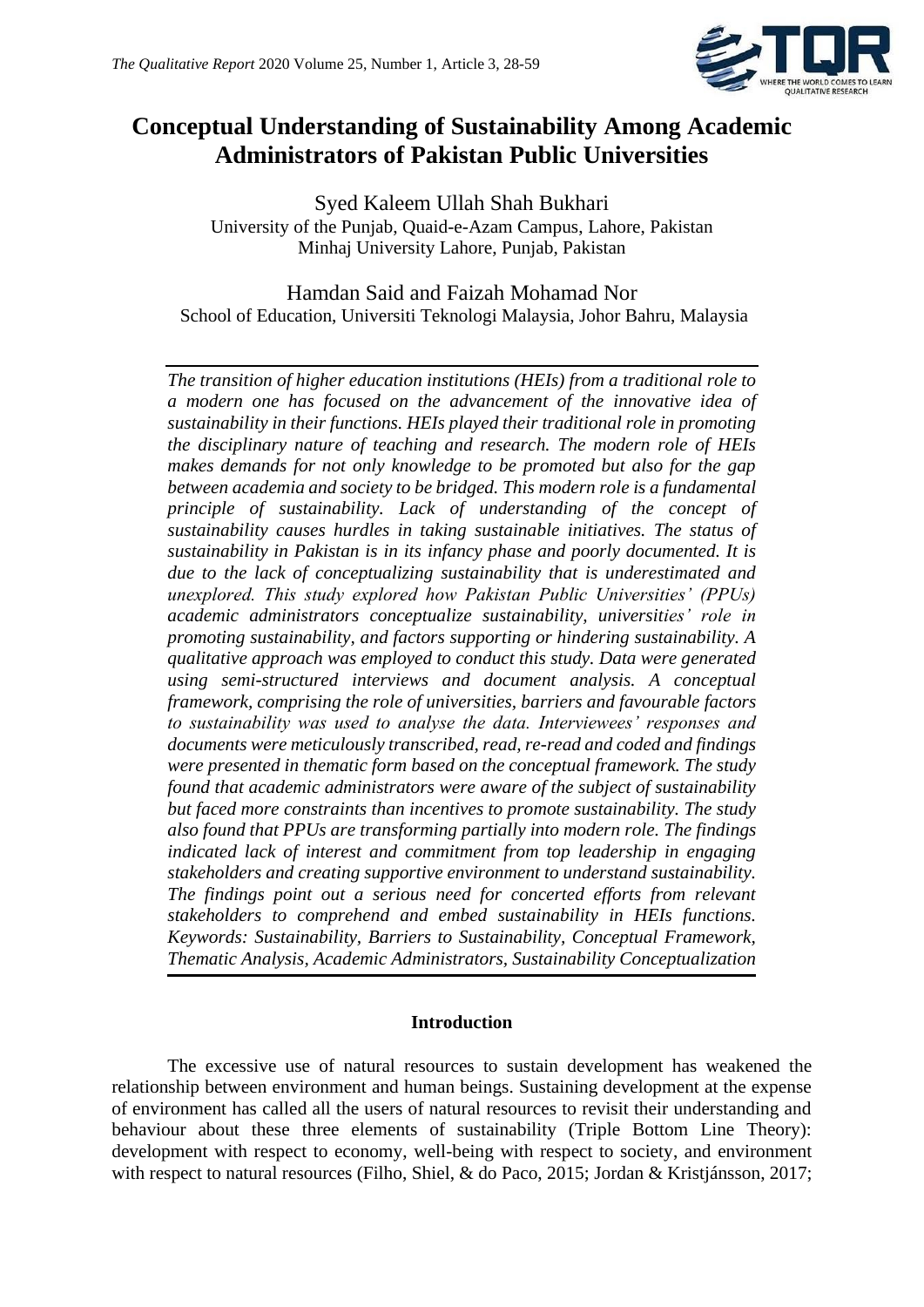Lozano, Lukman, Lozano, Huisingh, & Lambrechts, 2013). Consequently, all organizations for instance business and industries, in general, and the higher education institutions (HEIs), in particular, have been suggested to readdress and acclimatize their behaviour for sustainability (Ralph & Stubbs, 2014). Academic institutions, including all forms of education and learning, bear a profound responsibility; as stated "education has the potential to play a major role in the future realization of vision of sustainability that links economic well-being with respect for cultural diversity, the Earth and its resources" (UNESCO, 2007, p. 6). HEIs being a departure point for students moving into various workplaces are more responsible and have more potential than other institutions to preserve the environment and create sustainable future (Arroyo, 2017; Bullock & Wilder, 2016; Gough & Scott, 2007; Stephen, Hernandez, Roman, Graham, & Scholz, 2008) by providing students with education in the form of knowledge, skills and attitude required to cope with the 21<sup>st</sup> century challenges (OECD, 2015). Thus, HEIs create human capital (graduates) by enabling them to play their role at the workplaces. In this process, the impact of human capital reveals HEIs' transformation in curriculum, research, services and operations towards the well-being of societal systems.

The transition of HEIs from the traditional role to the modern role has focused on the advancement of the idea of sustainability. Though HEIs have acknowledged the importance of sustainability (Ceulemans, Molderez, & Van Liedekerke, 2015; Chalkley & Sterling, 2011; García, Kevany, & Huisingh, 2006), there is lack of understanding on the concept of sustainability. Various efforts have been made to address this issue. For instance, Wright and Wilton (2012) conducted a study to explore the understanding of sustainability of Canadian facilities management directors in higher education. In relation to the issue of sustainability conceptualization, the title of our study partially echoes with that of Wright and Wilton's study. As this study was conducted in Pakistan, our concerns and arguments are with respect to Pakistan's context and perspectives. Linked to this issue, the journey towards sustainability has been facilitated and barred by a number of factors. Lack of understanding presents that sustainability is a behavioural and social issue that needs to be addressed in an interdisciplinary way at the governance level (Dyer & Dyer, 2017; Mader, Scott, & Abdul Razak, 2013). On the other hand, taking initiatives for sustainability raises a great question of how it can be beneficial to HEIs (Larrán Jorge, Herrera Madueño, & Javier Andrades Peña, 2015; Scott, 2015). The literature on sustainability (e.g., Lozano et al., 2013; Quental, Lourenço, & da Silva, 2011; Spangenberg, 2004) reveals that there is not only the rationale of economic growth and environmental sustainability, but it is also needed to maintain integration and balance in economy, ecology and society to meet the needs of present and future generations. However, the fundamental step in this transformation is the education for sustainable development which itself is the best driver for sustainability at HEIs (Barth, Michelsen, & Sanusi, 2011; Glasser, 2007; Shephard, 2010).

As sustainability is a combination of three pillars (economy, ecology and society), efforts to promote its every pillar with equal focus divides countries into two broader extremes: the developed and developing countries. In the developed countries, the idea of sustainability is not only fully conceptualized but efforts are made to weigh every pillar equally. In the developing countries, there is an imbalance in making efforts towards its pillars due to lack of understanding, awareness and importance of sustainability. The need of sustainability for developing countries is rationalized if it is well-conceptualized at governance level. Additionally, the common point between the developed and developing countries demands that economy should be strong enough to bring about prosperity, ecology should be preserved to meet the needs of present and future generations and society should be well-aware of the consequences of harmful effects towards ecology. Thus, the idea of sustainability is still in developing phase, especially in developing countries, with respect to its maturity in the functions of HEIs in a comprehensive way (Sterling, 2010; World Bank, 2011), this study aims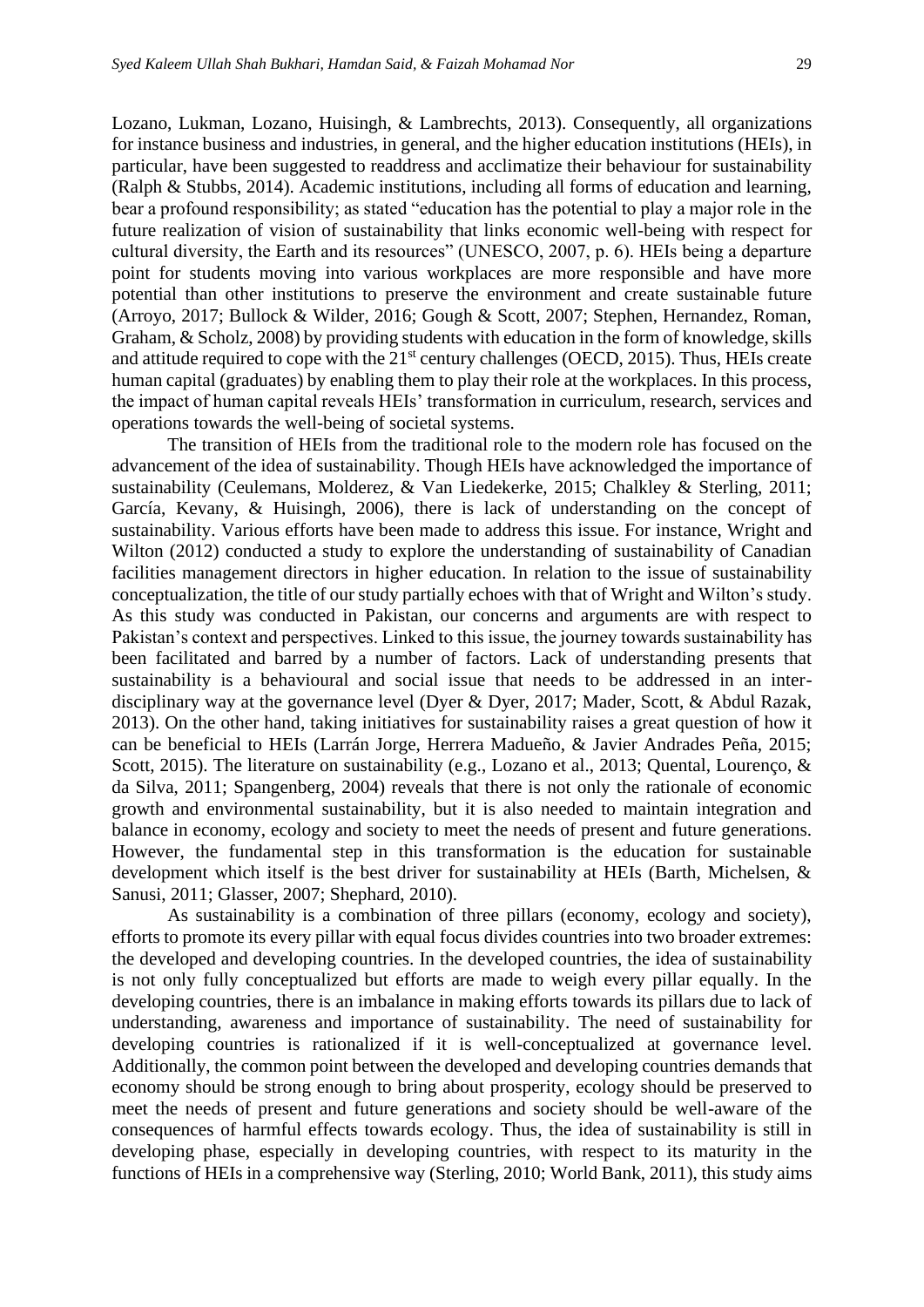to explore how academic administrators conceptualize sustainability at the governance level to incorporate it in the functions of HEIs. This study was conducted in Pakistan, a developing country where sustainability is in its embryonic phase, requiring advancement in an exploratory way at the system (governance) level. Linking with this major issue of conceptualization, the role of universities and the barriers or drivers towards sustainability have also been explored.

The paper is framed in a way that the next section presents sustainability and the roles of HEIs with the aim of sustainability. Transitioning for sustainability is facilitated and faced with the supportive and non-supportive factors respectively which are reviewed after the role of HEIs. We argue that the concept of sustainability has been challenged and conceptualized in a variety of ways. Our definition of sustainability is based on the argument by Rittel and Webber (1973) where we assume sustainability as a "wicked" problem. After this the conceptual framework of the study is presented. The framework leads to the context of the study. Upon this the method section states the rationale to select the setting and participants. To gain deeper understanding of the participants on sustainability, multi-methods for data collection were employed; while the data were analysed based on thematic analysis framework (Braun & Clarke, 2006). Thus, the findings section is presented in thematic forms which were triangulated based on the use of multi-methods.

#### **Sustainability and the Role of HEIs**

The process of HEIs' transformation in tandem with the need for sustainability has transitioned from the traditional role to the modern role that is explored with reference to the Mode 1 and the Mode 2 knowledge production (Gibbon et al., 1994). Historically, Mode 1 knowledge production promoted the disciplinary nature of teaching and research where HEIs were autonomous in terms of maintaining the quality and determining the academic context. As Olssen and Peters (2005, p. 330) point out, "Mode 1 knowledge is that which has been traditionally produced in the academy separately from its use." It demonstrates that under traditional role universities were autonomous in producing knowledge of their interested and desired areas. Thus, HEIs were considered as elite institutions free from external pressures (Maassen, 2003). The state provided funding to HEIs but is not involved in the regulation processes as in the current era where it oversees, steers, regulates and governs them. That is how traditionally HEIs were not only elite and autonomous institutions but also separated and disengaged from the society and held strongly to the ivory tower conception in terms of evading the social issues (Gough & Scott, 2007; Hoyt & Hollister, 2014). Thus, the traditional role could not cope with the innovative concept of sustainability.

The modern role can be explored in line with Mode 2 that was enhanced based on Mode 1 knowledge production aspects such as the context of knowledge, transdisciplinary and social accountability to transmit knowledge to society in a visible way and bridge the gap between academia and society (Hessels & van Lente, 2008). As Holland (2009, p. 552) states, "Mode 2 is seen as typically requiring transdisciplinary organization and its products are accordingly judged in terms of diversified quality criteria that reflect multiple disciplinary interests as well as other social, economic, or political ones." Holland's quote provides a valuable distinction between Mode 1 and Mode 2 under HEIs role transformation with regards to social, economic and political issues. The modern role determines that the relevant stakeholders (the academics and academic administrators) should coordinate and collaborate to conceptualize the innovative idea of sustainability and devise ways in order to incorporate this concept (sustainability) in curriculum, teaching and learning and research processes.

The modern role of HEIs holds the conception of a real world view that facilitates societies in dealing with the unprecedented issues and challenges such as the issue of sustainability, as Watson, Hollister, Stroud, and Babcock (2011, p. XX) highlight, "brick by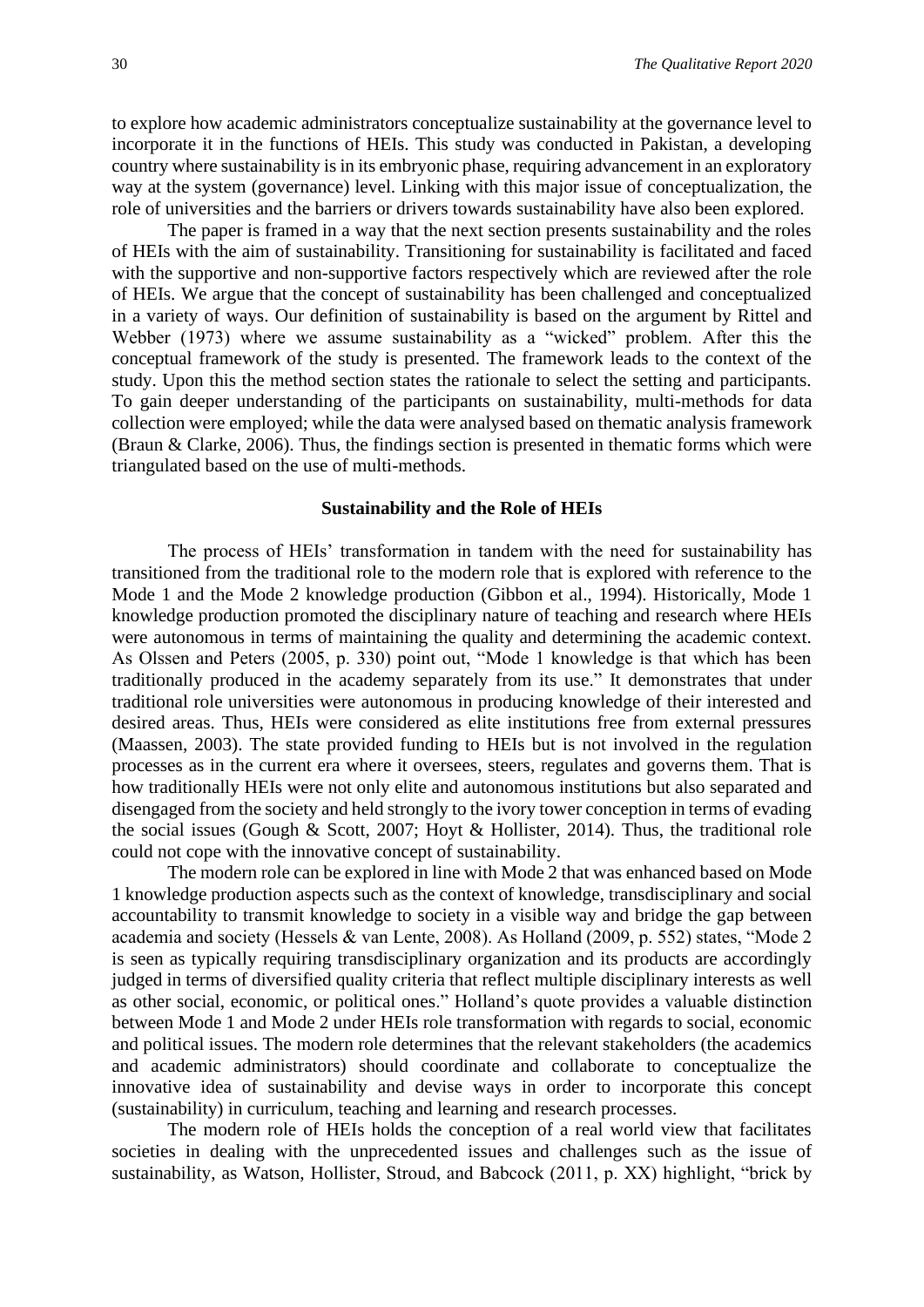brick, in all parts of the globe, the engaged university is replacing the ivory tower." The transition from the disengaged university to the engaged one needs changes at governance level. In this regard, Watson et al. (2011) imply that HEIs need to shift their ideological and philosophical governance foundations from the traditional model to neo-liberalism and new public management in order to be an engaged university (Degn & Sørensen, 2015; Seeber et al., 2015). Critically observing, the governance changes required HEIs to practise decentralized management where authority and responsibility determine the achievement of objectives and quasi-market to bring efficiency and effectiveness in the system (Jongbloed, 2004). Thus, the modern role of HEIs aimed to revisit the culture of HEIs focusing on tangible and measurable outputs, strategic planning, performance indicators and quality standards (Olssen & Peters, 2005).

It is well-documented that HEIs have been required to revisit and redefine their role to qualify for sustainability (Dentoni & Bitzer, 2015; Larrán, Herrera, & Andrades, 2016; Niu, Jiang, & Li, 2010; Scott, 2018; Sharp, 2009; Shephard, 2008). This revision and redefinition has been witnessed with the change in the core strategies of governance to meet the expectations of their stakeholders (Brinkhurst, Rose, Maurice, & Ackerman, 2011; Müller-Christ et al., 2014; Sharp, 2009; Sipos, Battisti, & Grimm, 2008). Thus, the modern role of HEIs emphasizes sustainability at the governance level. First, the modern role has been concerned with the structural changes in decision making to integrate sustainability in universities' internal functions such as curriculum, research, operations and maintenance of the campus (Beringer & Adomßent, 2008; Conceição, Ehrenfeld, Heitor, & Vieira, 2006; DuPuis & Ball, 2013; Krizek, Newport, White, & Townsend, 2012; Müller-Christ et al., 2014; White, 2003). Secondly, governance has been concerned with the conception that universities need to interact with the societies as HEIs cannot sustain alone and this is in line with the social sustainability (Sabine, 2013; Wells, Bristow, Nieuwenhuis, & Christensen, 2009; Zilahy & Huisingh, 2009; Zilahy, Huisingh, Melanen, Phillips, & Sheffy, 2009). Finally, the modern role is an endeavour to maintain the eco-system of the campus and surroundings that is in line with the environmental sustainability (Atherton & Giurco, 2011; White, 2014).

The HEIs are operated with the implications of internationalization and globalisation with respect to global, empirical, policy and inevitable agendas (Teichler, 1996). This nature of operationalization has made sustainability an inevitable global issue for HEIs. Even more it rationalizes the scenario for both the developed and developing countries in response to integrating and implementing sustainability at HEIs. In fact, there are various ways of addressing the issue of sustainability based on its conceptualization in the developed and developing countries. In addition, the developing countries were and are in more need of sustainability than the developed ones due to lack of education and more specifically, the lack of environmental education, such as in Pakistan where there is a lack of awareness on such issues (Ahmad, Bazmi, Bhutto, Shahzadi, & Bukhari, 2016; Arif, 2009; Bukhari & Said, 2013). The discussion supports the argument that integration of sustainability in HEI's can only be fulfilled when universities strategically conceptualize, consider and weigh sustainability at the governance level. Thus, this paper reinvestigates the role of universities in achieving sustainability.

#### **Factors That Contribute to Sustainability**

The integration of sustainability at HEIs relies heavily on the factors that provide rationales to respond to sustainability. This integration is also dependent on the factors that do not support the rationales of sustainability. Collectively, these factors consist of positive and negative conditions, contexts and scenarios that help or hinder sustainability. These factors in this study can include the elements, reasons and opportunities that may or may not support the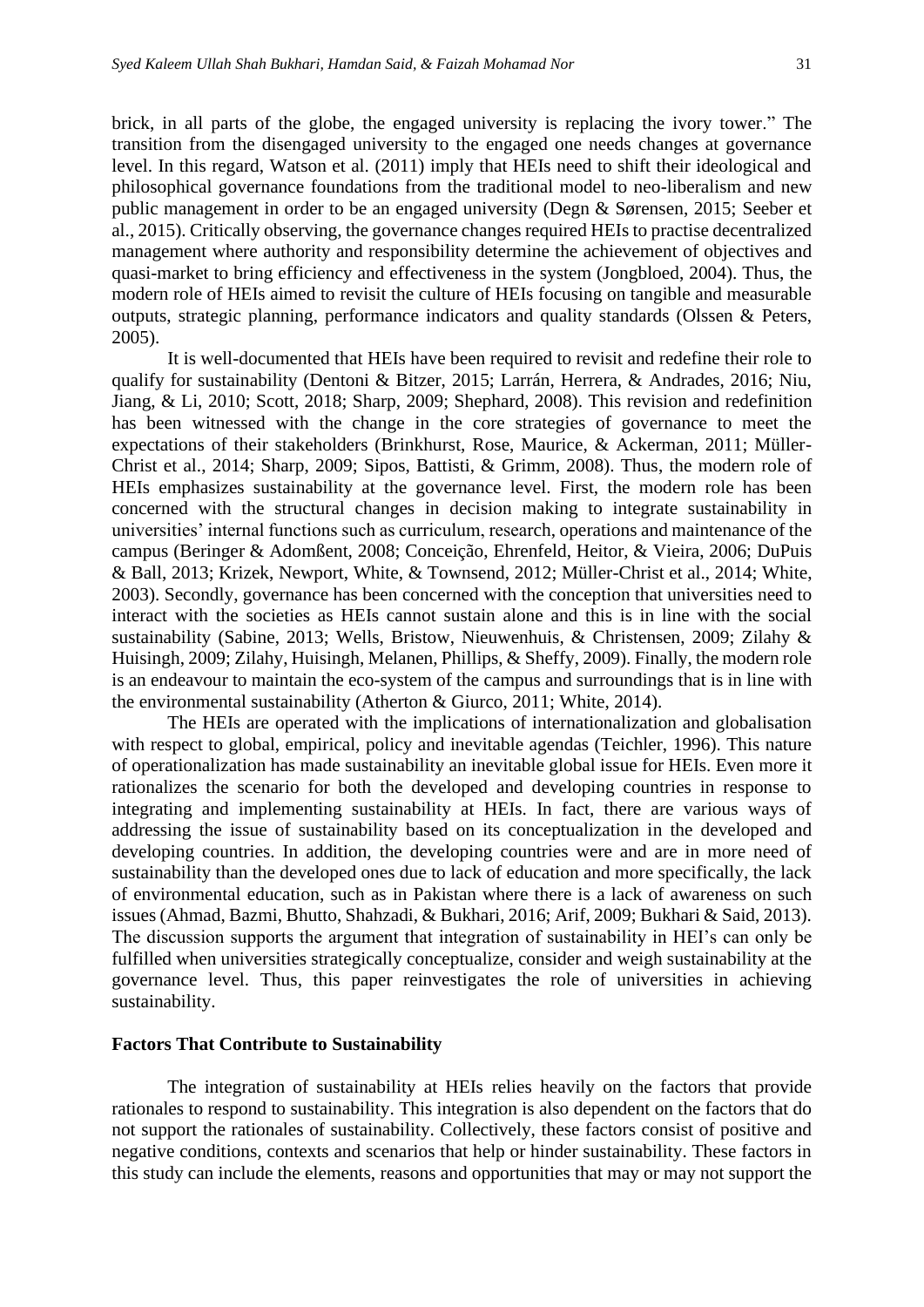integration of sustainability. Thus, these factors can be categorized as drivers or barriers of sustainability.

Regarding barriers, sustainability is barred because of a series of barriers such as lack of understanding of the concept of sustainability (Filho, 2000; Wright & Wilton, 2012); disciplinary nature of education (Moore, 2005; Orr, 2004); lack of funding (Figueredo & Tsarenko, 2013; Waas et al., 2012); lack of training relevant to sustainability, competitive environment despite being collaborative, too much focus on individual-based-priority criteria, rigidity of decision making structures; and lack of awareness, commitment and interest (Adams, 2013; Milutinović & Nikolić, 2014; Moore, 2005; Verhulst & Lambrechts, 2015). The literature reveals these barriers affect the core areas of sustainability: curriculum development, research development and capacity building of the top management and staff.

Reviewing the intensity of these barriers, finance is one of the significant elements that influences the organizational structure of HEI's with reference to the realization of sustainability. In a similar vein, Shephard (2010, p. 17), while reviewing the reasons to engage HEIs for sustainability reports, concluded that "universities can only do what they are funded to do." The quote implies that universities have limitations, specifically of finance, in terms of focus on what should be set as goals and directions at the institutional level. Hence, finance being the prime factor influencing sustainability can trigger HEIs to be innovative in devising sustainability curriculum across all the disciplines or resistance to change in following the disciplinary education. Indeed, entrepreneurial universities are excluded from the implication of this point and they are relatively independent in envisaging their direction and generating and allocating finance to promote sustainability. These barriers establish the argument that sustainability is promoted only if HEIs' decision making supports it.

There are many opportunities, interests or elements that support sustainability. A major portion of literature highlights these factors to promote environmental management system (EMS) (e.g., Clarke & Kouri, 2009; Mora & Martin, 1998; Viebahn, 2002; Walton, Alabaster, & Jones, 2000). Clarke and Kouri (2009) divided the drivers into three generations: first, second and third generation to promote EMS. First generation drivers focus on cost and compliance regulations implying that efforts to promote sustainability pay in the long term. Second generation internal drivers emphasize stakeholder and total quality management implying that HEIs mandatorily promote sustainability to be ranked high. Third generation drivers are the external drivers that highlight the partnership of university with community and market implying that external forces such as community and market need sustainability realized by HEIs. It is implied that these drivers work only if the university top management is aware of, interested in, and accept sustainability as their top priority. Considering the drivers to promote sustainability and environmental sustainability, it is vital to understand the difference between these two types of sustainability. Sustainability is meant to maintain a balance between three interconnected elements: economy, ecology/environment (natural resources) and society. The well-being of a society depends upon the economic system. The ecology is affected by the economic system of the society. Sustainability demands for equality in the use of natural resources to bring about prosperity in the society by the economic system. Environmental sustainability is meant to maintain the natural capital by fulfilling two fundamental functions (Ceulemans et al., 2015). First, human economic system should not use the natural resources (e.g., forests, water, flora and fauna, marine life) at excessive rates. Second, the waste emission from the use of natural resources should not pollute the (local) environment. The moderate use of natural resources and lesser disastrous emissions from these resources can ensure the maintenance of natural capital. Most of the literature considers environmental sustainability as the entire concept of sustainability. Thus, it reveals that an EMS is promoted in the name of sustainability focusing only on environmental aspects and ignoring economic and social aspects. The compartmental understanding on sustainability aspects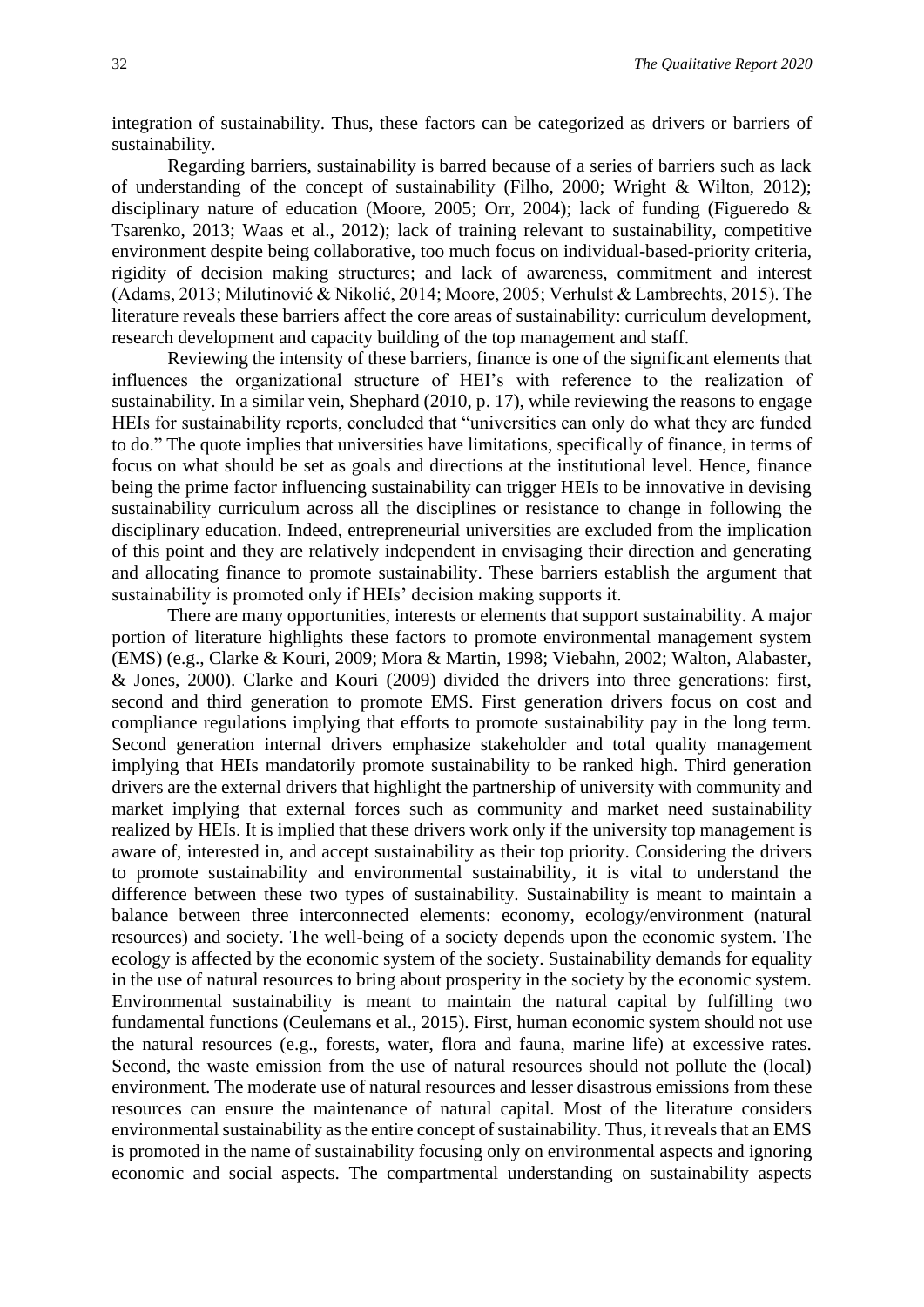indicates one of the reasons for sustainability misconceptualization where EMS or environmental sustainability is emphasized more than social and economic aspects.

The promotion of environmental sustainability is necessary to maintain the natural environment of the campus, as based on this motive HEIs try to use less amounts of water, electricity and recycle paper, food, plastic and chemical wastes. This role is played by the fundamental driver of pushing HEIs to take such initiatives to make an environment-friendly campus to regulate campus functions (Finlay & Massey, 2012). Our argument is, environmental sustainability is important, but it is not the entire concept of sustainability nor does it substantiate the movement towards sustainable development. Even more, such initiatives are generally beneficial for daily users of the campuses. Thus, how sustainability contributes to the well-being of the society has not been explored in as much depth as the environmental sustainability has been investigated (Jordan & Kristjánsson, 2016). It indicates the lack of response, interest or drivers to promote sustainability comprehensively at HEIs.

The seminal work by Clugston and Calder (1999) included all relevant areas of sustainability in which university leadership works as champion in its promotion and advancement. Exploring in more depth, it appears that visionary and transformational leadership works better in comparison with charismatic leadership (Williams, Pillai, Lowe, Jung, & Herst, 2009). Visionary leadership envisages the future of sustainability and transformational leadership determines the change strategies to embed the concept of sustainability at HEIs. Moreover, transformational leadership can engage the relevant stakeholders for the collective purpose of sustainability (Simola, Barling, & Turner, 2010). Putting in the perspectives of this study, the academic administrators play a leadership role. Though the positional title is administrative in nature, but their role is of leadership, as they are the members of decision-making bodies (setting and participants). They are the custodians to translate the policy into practice and thus they not only look into the teaching and learning process, and curriculum development but also oversee the maintenance of the campus in ensuring safety, security and eco-friendly campus. Therefore, academic administrators are referred to as potential change agents for sustainability (Stephen et al., 2008) by their position and role for strategic planning. Based on this discussion, it can be proposed to investigate the role of universities in preventing or promoting sustainability.

The above reviewed barriers and drivers are from the (initiator) developed countries; while the developing countries are behind in this transition. Similarly, there is a lack of literature on the subject (barriers and drivers) to promote sustainability at PPUs. We believe that sustainability is found, though partially, at PPUs in one form or another but it is in its infancy phase and not as explored, documented and developed as in other Asian neighbouring countries like: India, China and Iran. Based on this argument and the reviewed literature on sustainability, it is assumed that rigidity of decision-making structures; lack of finance; lack of awareness, commitment and interest; and lack of training work as barriers to sustainability. While leadership role and curriculum change work as drivers to sustainability, there is a need to better understand what barriers academic administrators face in taking initiatives and what the most favourable reasons are for them in promoting sustainability at PPUs so that sustainability can be strategically integrated across campus functions.

#### **Challenges in Conceptualization of Sustainability**

As this study intends to explore HEIs' transformative process to sustainability in general and conceptualization of sustainability at governance level in particular, the above reviewed section presents that academic administrators have a significant role to play in conceptualizing sustainability and integrating it in HEIs' functions. Thus, there is a great pressure on academic administrators on ways they deal with the issues of curriculum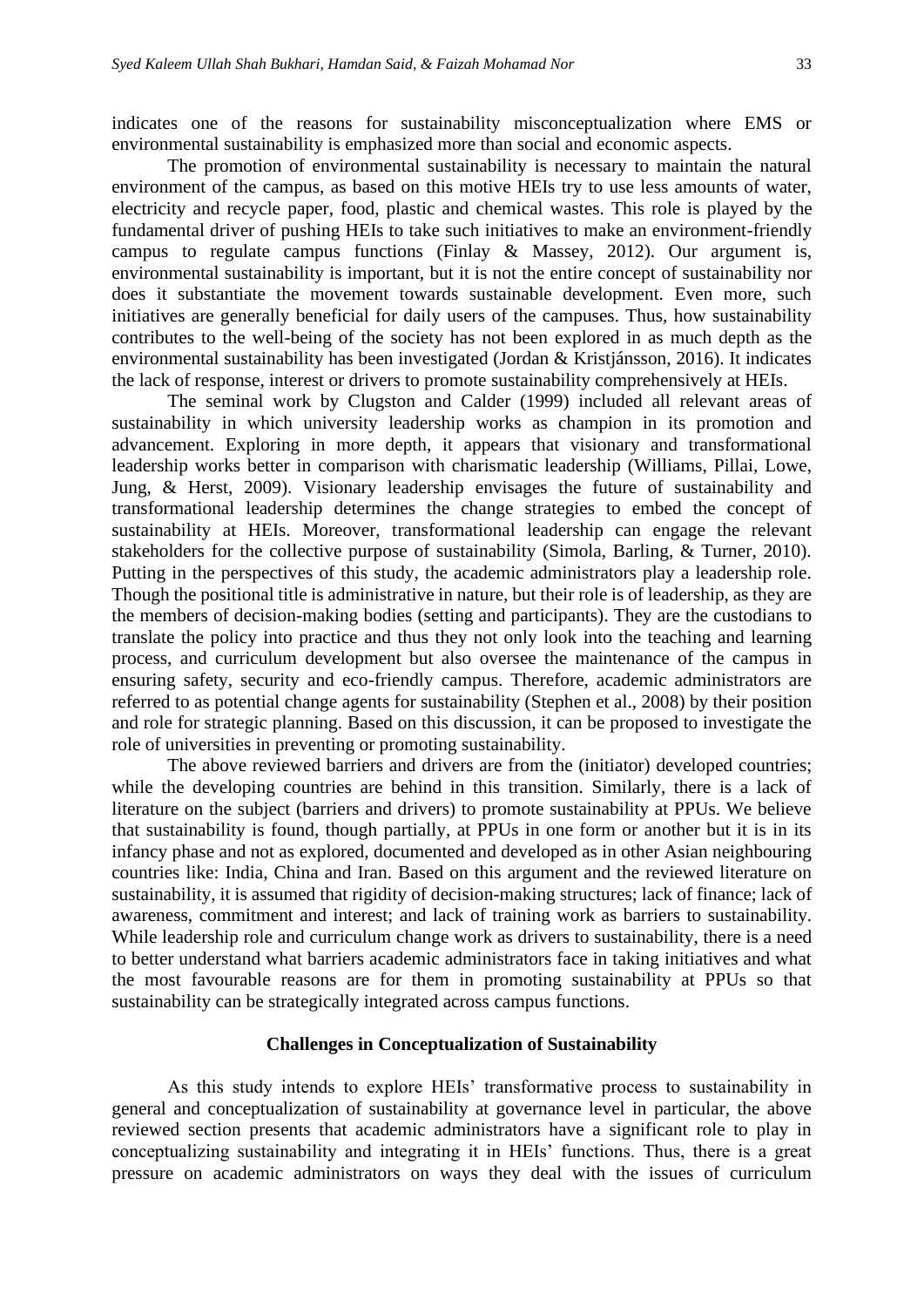development, research promotion, operations, safety and security of the campuses and maintenance of the campuses. Their role presents variability of drivers and barriers to sustainability depending upon the nature of efforts by HEIs that presumably conceptualized sustainability in a number of ways. Hence, sustainability is confronted by challenges.

To understand these challenges, the advocacy literature on sustainability that began with the initiation of charters, declarations, and frameworks to encourage academic administrators to take initiatives presents a guiding picture (Wright, 2002). This being a paradigm shift caused variability in the level of commitment for sustainability initiation that was the result of conceiving sustainability in a number of ways such as the anthropocentrism versus ecocentrism (Gladwin, Kennelly, & Krause, 1995; Starik & Gordon, 1995); weak versus strong sustainability—ecological economics (Mazmanian & Kraft, 1999); technological versus ecological sustainability (Orr, 1992); cornucopia versus neo-Malthusia (Meadows, Meadows, & Randers, 1993); and economic versus biological sustainability (Costanza, Cumberland, Daly, Goodland, & Norgaard, 1997). Critically observing, these concepts show that sustainability has been conceptualized in different continuum forms or binary forms. In addition, it also reflects the comprehensive nature of sustainability, as all these concepts represent sustainability. Thus, the evolutionary process of sustainability started with a number of ways. To put it simply, sustainability started to be conceived more in a subjective form than an objective one.

Conceptually, these concepts can be categorized in philosophical (anthropocentrism versus ecocentrism, cornucopia versus neo-Malthusia), scientific (weak versus strong sustainability) and practical (technological versus ecological sustainability and economic versus biological sustainability) perspectives. In addition, the philosophical perspective is more significant than others in guiding the scientific and practical form of sustainability. Moreover, emphasizing specifically on philosophical perspectives, anthropocentrism is more important than others as it sustains successful human societies in accordance with the ecocentric sensitivity at all levels and it provides "human commitment to real global stewardship" (Reitan, 2005, p. 77). The reason for its significance provides us with the futuristic view of sustainability. Our viewpoint on conceptualization is different from the ones discussed earlier. We assume that regardless of sustainability conceptualization in philosophical, scientific and practical ways sustainability is a complex social problem/wicked problem that does not follow any structured format. Thus, it may overlap with the characteristics of philosophical, scientific and practical perspectives. It may even include some other characteristics that are contingent upon situations and contexts. Therefore, we define sustainability as an intergenerational and interdisciplinary complex social issue that requires HEIs to adopt case-based, contextual and insightful wisdom to transform society, industry and eco-system.

Undoubtedly, the importance of sustainability cannot be denied but how it should be integrated into HEIs is a complex matter of interpretation due to the lack of sound theoretical underpinnings (Stephens & Graham, 2010; Yarime et al., 2012). Though the Triple Bottom Line Theory (combination of economy, ecology and society; Elkington, 1997) has been employed in literature, it has not been proven sound and supportive at HEIs and opened conceptualization avenues. Consequently, sustainability by definition falls under wicked problems (Rittel & Webber, 1973). Exploring wicked problems in-depth, their four characteristics are applicable on sustainability. These characteristics show that wicked problems such as sustainability have: (1). failure to have definitive formulation; (2). indeterminacy of scope and scale; (3). lack of right or wrong solutions but better or worse solutions (Rittel & Webber, 1973); and (4). failure to fit into formal theoretical models (Andersson, Törnberg, & Törnberg, 2014). Thus, the reasons for sustainability being a wicked problem are its complexity, interconnectedness and multiple perspectives as multi-stakeholders are involved in it (Sardar, 2010). Based on this argument, sustainability is a contradictory,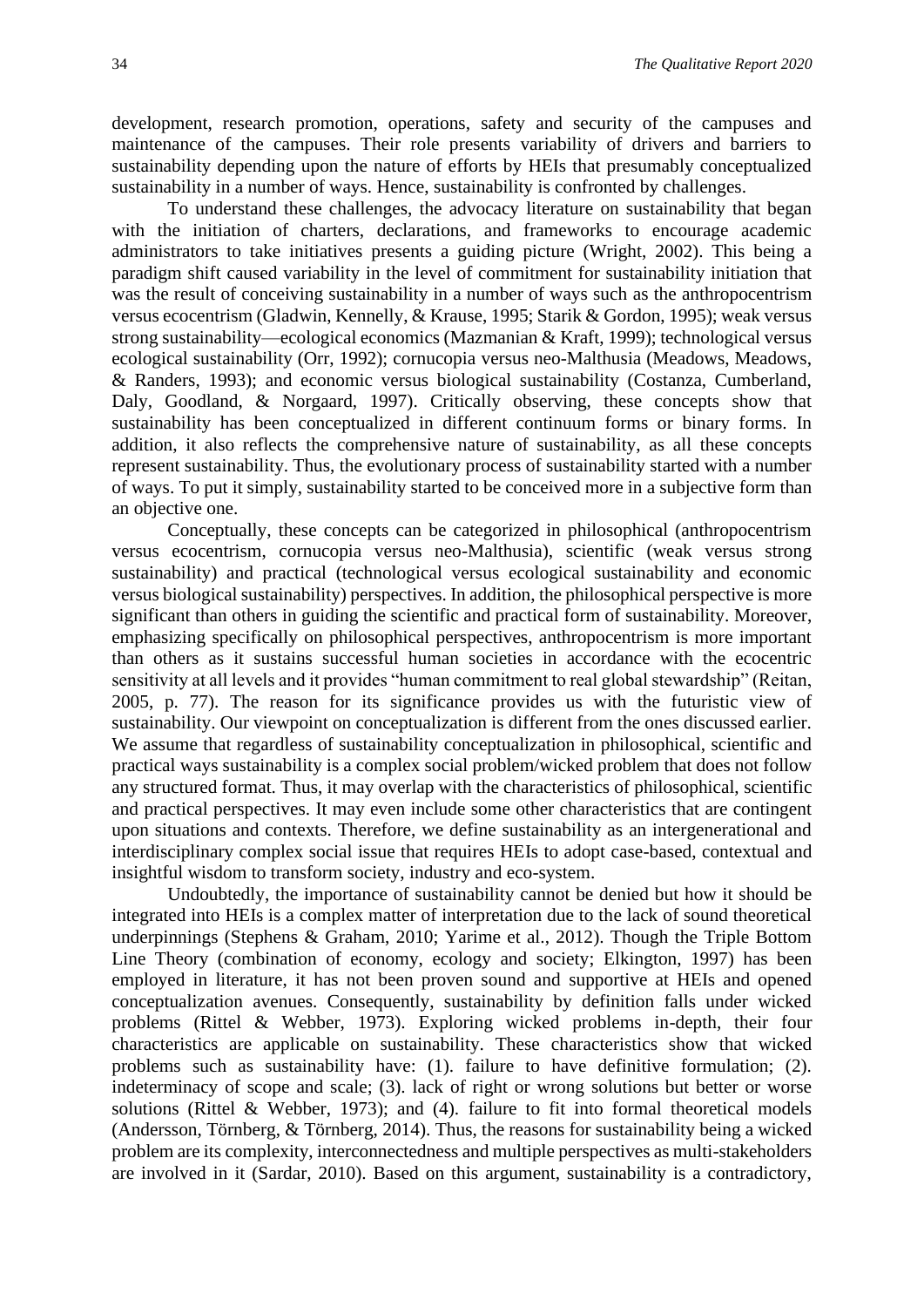complex, interconnected and uncertain problem which always remains an unexplained gap that requires how it is conceptualized (Burns, 2012; Wright & Wilton, 2012; Ziegler & Ott, 2011).

The complexity of sustainability conceptualization has an interrelationship with HEIs' academic administration (Martin, 2015). Since HEIs train human capital, they have a critical role to play in maintaining a balance between Triple Bottom Line Theory of sustainability (environment, economy and society). This nexus between HEIs and sustainability draws an international attention to practically translate sustainability into HEIs' functions. The translation process is possible only when HEIs' academic administrators have a clear conceptualization of sustainability (Verhulst & Lambrechts, 2015). The achievements of developed countries in this regard are based on adequate conceptualization of sustainability. Efforts from developing countries to promote sustainability are generally weak and lesser in numbers and more likely to cause unsustainability (Amaral, Martins, & Gouveia, 2015). Therefore, developing countries are behind in this transition. Pakistan in this movement is at an embryonic phase, as there is a lack of literature on the subject to better understand it (sustainability) and take practical and tangible initiatives in promoting global efforts for sustainability. Any new idea or innovation can permeate an organization if its administration and management welcome it, understand it well and work as change agents. PPUs' academic administrators in this regard are a ray of hope to take initiatives to promote sustainability but firstly needed to be ready to conceptualize it. Upon this their contributions in this (sustainability) global issue will be visible.

The relevancy of academic administrators for sustainability lies in the fact that decision making processes at PPUs are carried out by well-integrated bodies: board of studies, board of faculties and academic council. Academic administrators are the heads and members of these bodies. Being heads they bear the profound responsibilities of leading and managing these bodies. Being members, they teach, learn and research and monitor these activities. In this capacity, they can contribute by diffusing sustainable activities in teaching, learning and research processes. The empirical study conducted by Mughal, Qaisrani, Solangi, and Faiz (2011) shows that diffusion of sustainability in the institutional functions such as teaching, learning, research, services, and operations is weak. This shows that sustainability is at an embryonic phase and poorly documented and underestimated at the governance level. Moreover, the contribution of PPUs in service to the society seems insignificant or nil; it indicates that greater responsibility depends upon the functional presence of appropriate personnel who lead, govern and administer PPUs and not other stakeholders because the conceptualization of sustainability at governance level determines how these administrators incorporate it in HEIs functions. This study is an effort to fill this gap in Pakistan.

#### **Conceptual Framework of the Study**

Based on the reviewed sections of literature, we developed a conceptual framework. Figure 1 presents this framework which shows the role of HEIs for sustainability that provides the ground for other significant concepts reviewed in the literature. The role of universities is divided into two types. Firstly, the traditional role and secondly the modern role that lays the foundation to incorporate sustainability in HEIs' functions. We assume that when sustainability as an innovative idea is taken at governance and decision-making level there are factors that help or hinder the promotion of sustainability. This explains why there are two separate blocks that emerge from the factors for sustainability. It is these blocks that terminate the framework at the conceptualization of sustainability.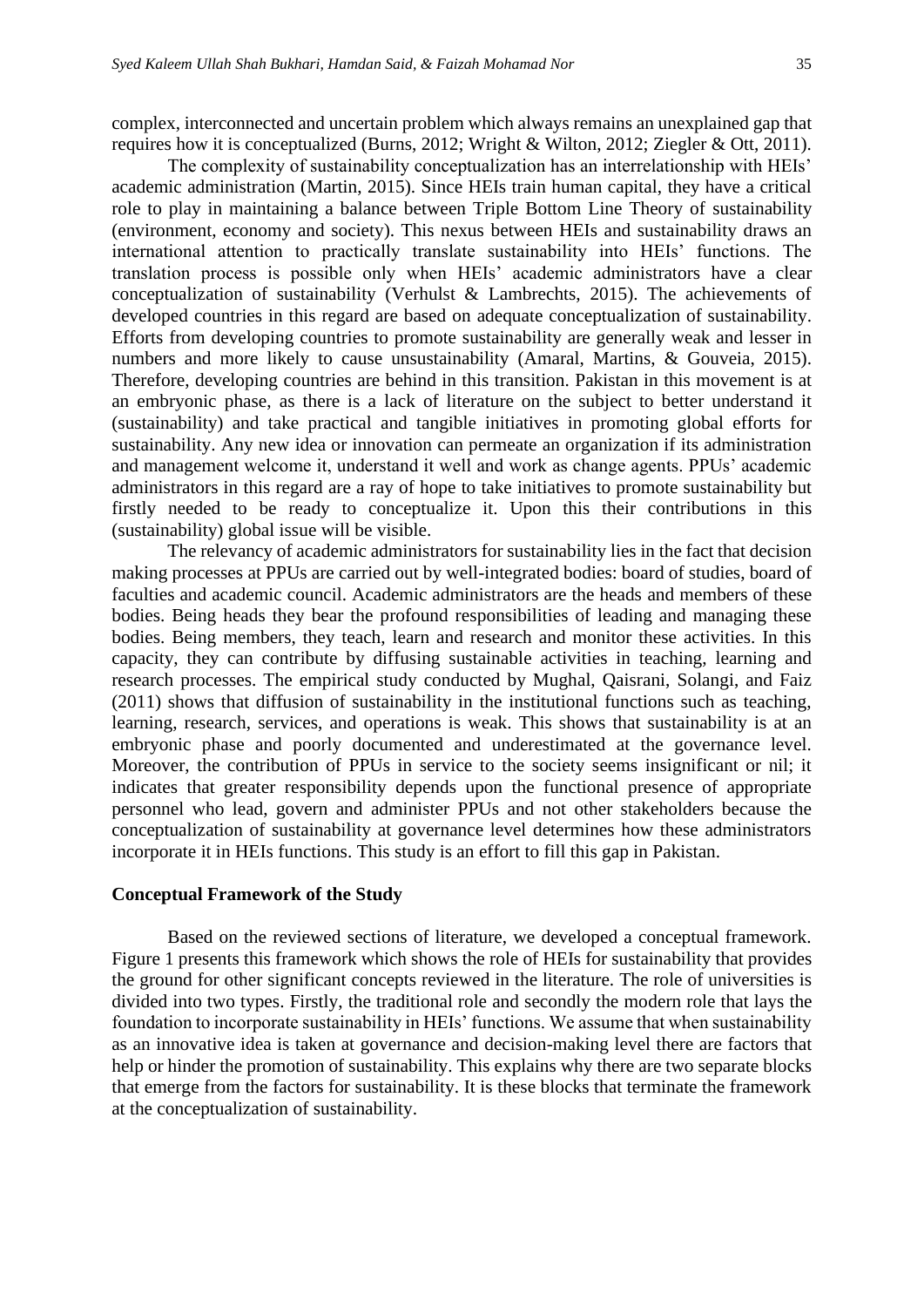

The modern role of HEIs is to bring about transformative changes in the institutions to accept sustainability. However, sustainability is not always or usually welcomed and thus decision makers ponder upon the reasons that can propel them to take initiatives. Among these reasons the most favourable is the leadership role. It implies how the leadership role envisages the promotion of sustainability. The leadership role raises the question of "what other aspects are there that possibly provide the rationales to understand sustainability to incorporate it in HEIs" functions. Possibly, these aspects can be the awareness and preservation of natural environment. The other supportive and favourable reason is the change in curriculum. The core function of HEIs is to prepare the human capital that meet the needs of the society and market. The revision of curriculum is considered the primary and fundamental step with the changing needs of society and the market. Moreover, the change of curriculum is meant to integrate sustainable curriculum that enables the graduates to be good at their specialized areas, civic citizenship and life-long learning. In this way, not only will HEIs graduates consider their role in daily life but they will also be able to create an environment that encourages other people at their workplaces to mind their acts for sustainability purpose.

The non-supportive factors for sustainability are greater in number and impact than the supportive ones. The first non-supportive factor is rigidity in decision making structure that underestimates sustainability. Since the modern role of HEIs considers sustainability in governance in the developed countries, the same role in developing countries such as in Pakistan is not up to the standard. In this regard, other non-supportive factors: lack of finance, awareness, commitment and training hinder the promotion of sustainability. The parallel supportive factor of leadership role can cope with these barriers if HEIs' leadership plays its visionary role in synergistic form. Thus, the conceptual relationship of these factors based on literature sets the stage to evaluate which factors are more dominant than others and how they work as they exist at HEIs. The final section of the conceptual framework sheds light on different perspectives of sustainability conception. Based on the literature and our understanding of it, sustainability is conceptualized in four different ways in this study: philosophical, scientific, practical and complex social problems perspectives. We assume sustainability conception to be procedurally and systematically linked with the role of HEIs.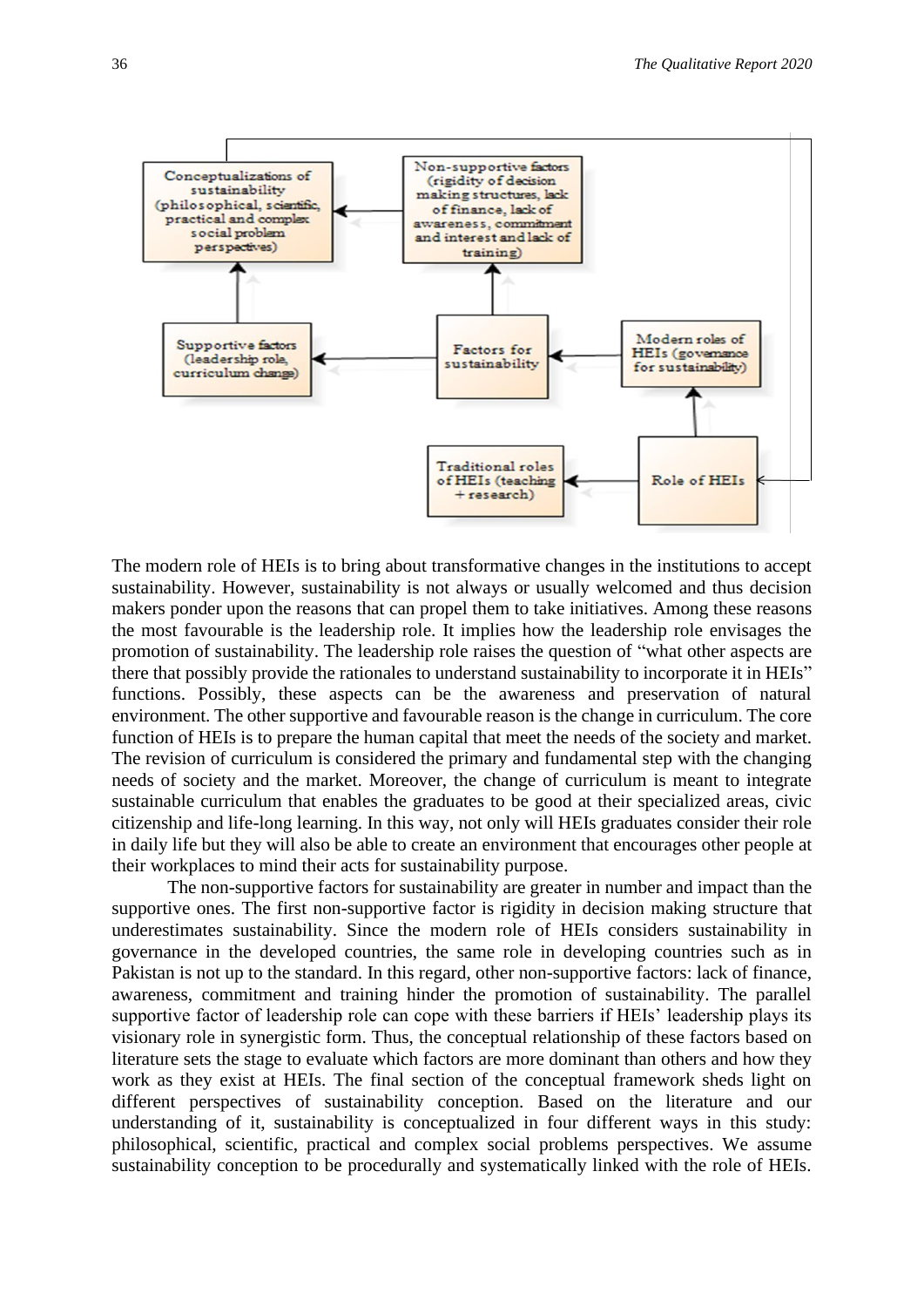However, to what extent it is found at PPUs is explored in this study. Thus, four main areas of conceptual framework provide us platform to analyse the data and understand sustainability status at PPUs.

#### **Context of the Study**

Higher education in Pakistan was not a priority since the day the country came into existence on 14<sup>th</sup> August, 1947. During that time, there was only one university that existed in Pakistan. Until the end of the 20<sup>th</sup> century, higher education was not promoted despite the need to give it priority to solve the economic problem of the country and to increase university going population in the nation (Hoodbhoy, 2009). The main thrust of higher education since the  $20<sup>th</sup>$ century was teaching and unfortunately the knowledge production idea of Mode 2 as stated above was not taken seriously. The dawn of the  $21<sup>st</sup>$  century was a fortunate beginning for higher education, as the steering committee on higher education initiated to bring about structural changes at national level. Resultantly, the regulating authority, the University Grants Commission (UGC), was replaced with the new centralized regulating commission, Higher Education Commission (HEC) (Pakistan, 2002).

The first initiative taken by HEC was to create the conditions to set standards for Pakistani higher education with reference to higher education in the developed countries. For instance, regarding structural measures, all PPUs were brought under the auspices of HEC policy. Every policy from HEC was directly communicated to the chief executive officer (VC) of university. Moreover, VCs of universities were periodically and as per the need of institutional transformation invited to give their suggestions and proposals at HEC forum. In line with these initiatives, the institutional autonomy was ensured. Furthermore, based on this autonomy, academic administrators were consulted to improve PPUs governance. The significance of understanding sustainability and its integration in PPUs functions, specifically with reference to the constitutive parts of the conceptual framework, were based on these transformations. Thus, these conditions proved to encourage the academic administrators to set a dynamic and challenging context at PPUs.

I became interested in the concept of sustainability when I was reading and searching for a topic for my study. After my Master's degree I wanted to choose the topic of "higher education" for my Ph.D. research. When I was reading the literature on higher education, I found that apart from training human capital, higher education can create a sustainable future. I became curious as to how higher education can contribute towards sustainability. With the passage of time, I realized that sustainability can only be translated into actions if it is embedded in the governance and management of higher education institutions. My interest at this point increased further because I came to know that sustainability is an interdisciplinary concept that can be used in many ways as it contributes to sustainable future. I believe that sustainability is the first step that can bring about sustainable development and a sustainable future. My Ph.D. work deals with the decision making for campus sustainability at Pakistan Public Universities. That was how I started out in the field of sustainability. The current study is not sponsored by any governmental or non-governmental agency. It is solely based on my curiosity and compounded with the interest and passion of two Malaysian collaborators who have been holding administrative positions in higher learning institutions in Malaysia and are advocates of campus sustainability.

We intended to explore how academic administrators conceptualize sustainability at Pakistan Public Universities. Thus, we bear the responsibility that the analysis of the data and its interpretation is our own. Our hope with regard to sustainability is that Pakistani Higher Education Institutions can successfully integrate sustainability in teaching, learning and research and move forward in these aspects.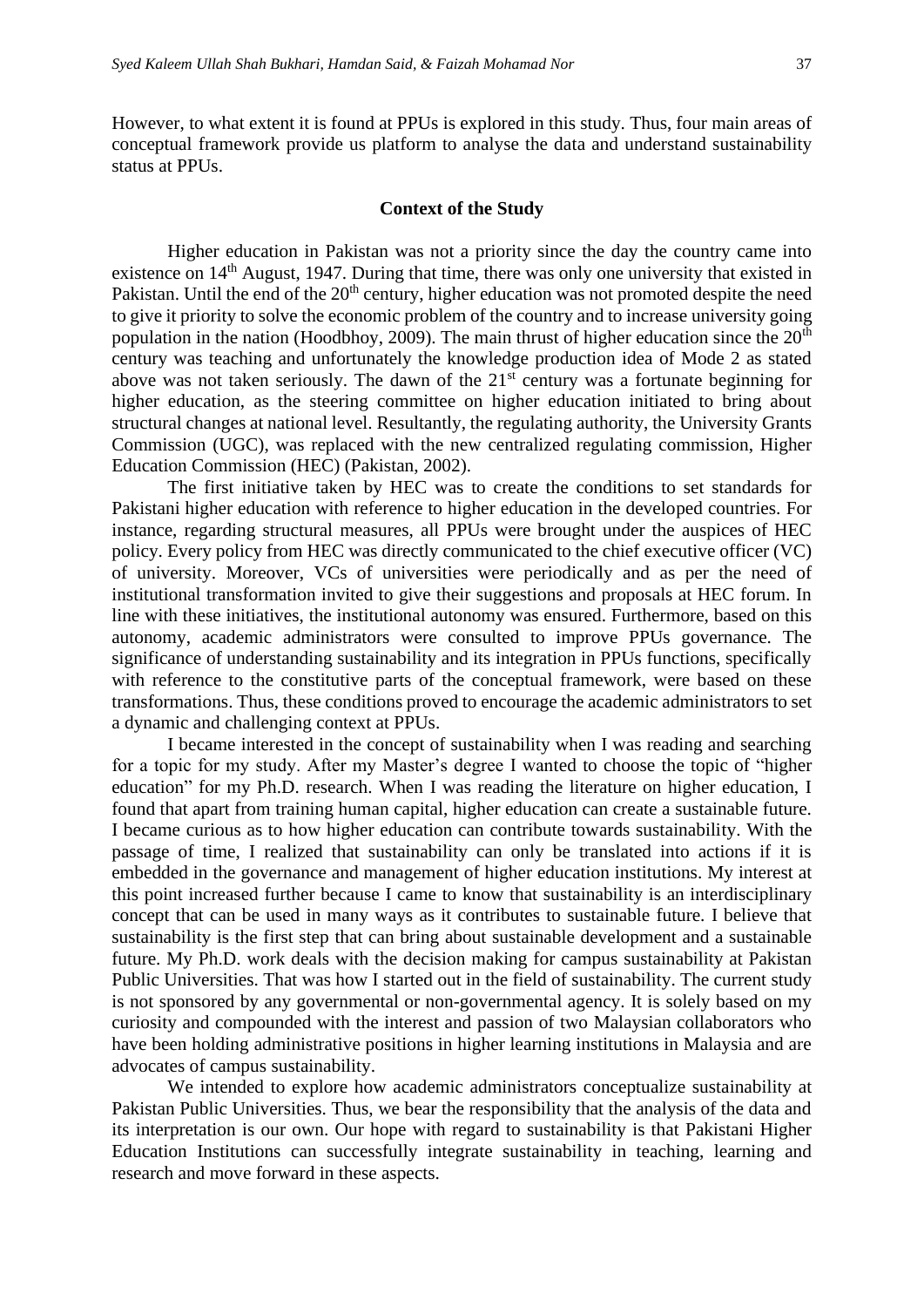#### **Methods**

This study employed the inductive approach to explore the viewpoints of academic administrators on sustainability conceptualization. This is an initial study in Pakistan perspectives and more specifically at PPUs. The following section describes the setting and presents how the participants were selected and how the data was gathered.

#### **Setting and Participants**

This study was conducted at two public universities in two metropolitan cities of Pakistan; pseudonyms given as X and Y. In this paper, pseudonyms were also given to the respondents to protect their anonymity. Both cities have salient features in that they both have a high number of universities and state-of-the-art laboratories and libraries. What was even more astounding is that, the availability of and access to modern transport in both cities facilitate both staff and students to travel daily for the purpose of serving and seeking education respectively. The universities from these cities were chosen based on three criteria. Firstly, PPUs share a great burden of admitting a large number of university-going students. According to the National Education Management Information System, PPUs enrol 86% of the universitygoing students; while, the Pakistan Private Universities enrol only 14% of the same cohort (Statistics, 2015). The sheer percentage of enrolment in the public sector substantiated to investigate sustainability at PPUs. Secondly, PPUs present a richer mix of diverse programmes and population than the private institutions. Thus, these universities were expected to present a lucid analysis on sustainability. Thirdly, these universities are more appropriate in terms of safety and security and consequently supportive to conduct research in a peaceful way.

The initiatives for sustainable development in Pakistan universities started with the decision-making processes carried out by well-integrated bodies: board of studies, board of faculties and academic council. These bodies play their roles and perform responsibilities within their autonomy and resources. The heads of these bodies bear the profound responsibilities as they teach, learn and research, and lead and manage these bodies. However, the diffusion of sustainability in the institutional functions such as teaching, learning, research, services, and operations is weak (Mughal et al., 2011). Thus, sustainability is at an embryonic phase and poorly documented and understood at the governance level. Moreover, the contribution of PPUs in service to the society seems insignificant or nil; it indicates that greater responsibility depends upon the functional presence of appropriate personnel who lead, govern and administer PPUs and not the other stakeholders because the conceptualization of sustainability at governance level determines how these administrators incorporate it in HEIs functions. The emphasis on the selection of academic administrators—either they are the head of the departments, dean of the faculty, and director of the institute or the principal of the college within the premises of PPUs—for this study is based on the following three reasons.

Firstly, being heads of different decision-making bodies they govern and administer PPUs' functions based on their expertise and experience. With respect to their academic and administrative positions, they hold the positions of institutional head for instance, directors, deans, head of department or principal as per the nomenclature is used. With respect to their academic experience, the minimum experience they had was five years and maximum was fifteen years. Thus, they also have a strong connection with students and faculty by discharging their responsibilities and playing their roles. By their roles, academic administrators give their suggestions to decision making bodies, while they themselves are the members of these bodies as well as the heads that decide on the curriculum development and teaching and learning processes. In this way, though they are above the faculty they have a strong connection with the faculty and students, as the faculty have to interact, by their roles and responsibilities with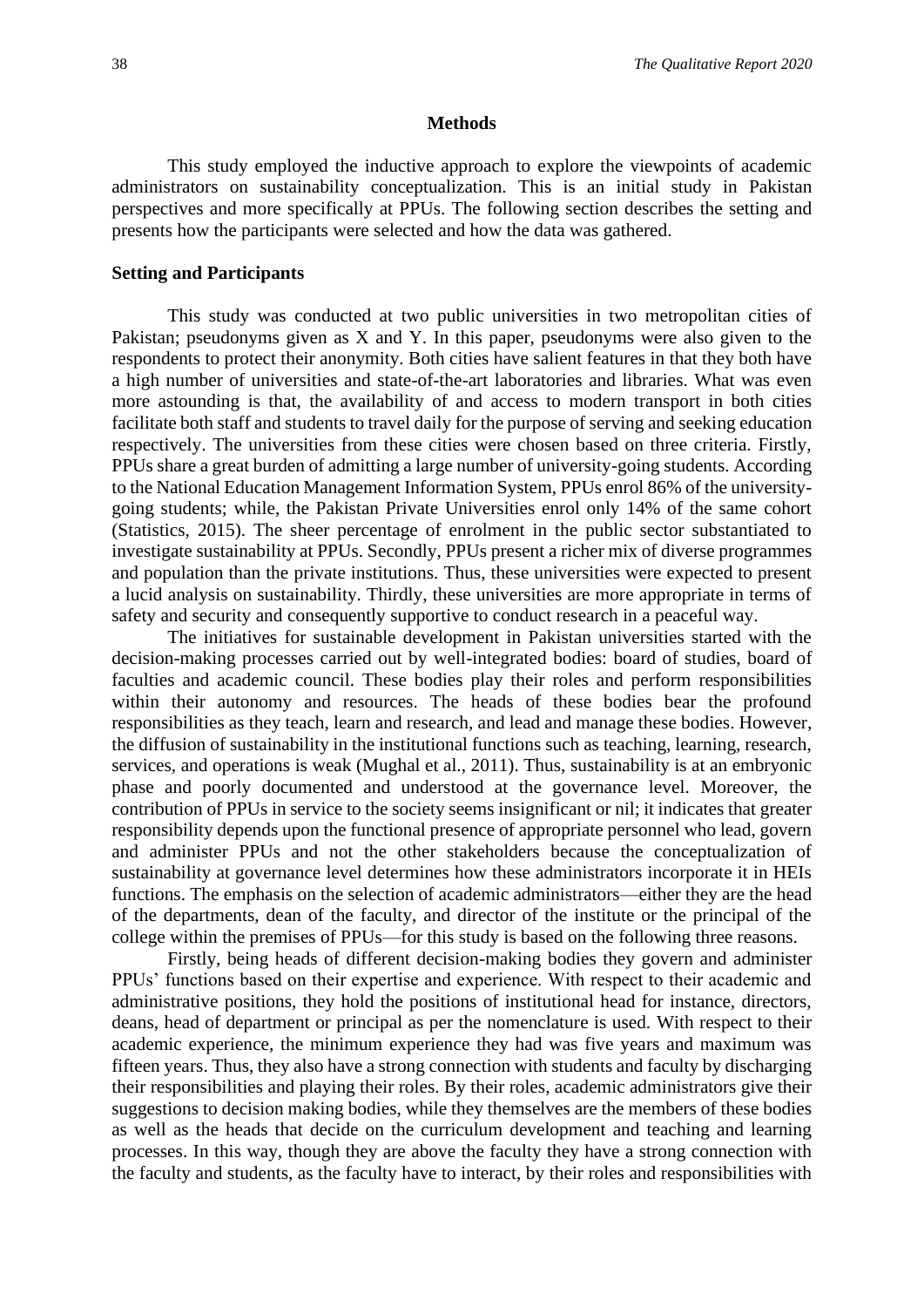the students to impart knowledge and with the academic administrators (having a direct positional interaction to the faculty) to update them about accomplishing teaching and learning processes and taking their guidelines from time to time to regulate the academic activities.

Secondly, the selection of academic administrators is vital with respect to the transformation for learning processes that depend upon their comprehension of sustainability concept so that they can play their roles aligned with their managerial position of decisionmaking. Thirdly, academic administrators' conceptualization would set targets for students, faculty and supporting staff with respect to their participation and practice for sustainability in revising curriculum, devising research projects and initiating sustainable practices at the campuses such as recycling or reusing of used papers or initiating electronic form of submission of assignments and other similar practices.

#### **Procedures---Data Collection**

We gathered the data employing multi-methods: one-on-one semi-structured interviews and documents, as Denzin (1978) is of the view that the use of multiple methods aids in enhancing validity of research findings. We provided the participants with a consent form that described: (a) participants would participate voluntarily, (b) they would choose the convenient/suitable time for interview, (c) they would select the place for interview, (d) they would agree to record the interview on audio-gadgets, (e) participants' name and their institutional identity would be encoded, and (f) upon the transcription of the interviews, the transcript copy would be sent to the participants in order to finally approve it. We followed these steps in this study. Participants were selected purposefully (Harsh, 2011) to understand their deeper understating on sustainability concept, its incorporation in academic activities, role that universities can play for sustainability, favourable reasons and barriers to sustainability. The participants were identified by the updated worldwide web of regulating authority HEC (Pakistan, 2002) and contacted by email. Eleven participants were contacted by cell-phone and email to brief that their ideas and experiences on sustainability, like its promotion, barriers, drivers and conceptualization would be included. Participants were assured of research ethics such as the confidentiality and anonymity of their identities and their institutions. Furthermore, permission was granted to audio record the interview on a voluntary basis. Upon having granted the permission, one-to-one open ended semi-structured interviews lasting from thirty to forty minutes were conducted in English.

The current study aimed to explore PPUs transformative process for sustainability with the main and overarching research question being how sustainability is conceptualized among academic administrators. Thus, the main research question consisted of four relevant sub-topics based on the literature reviewed. The purpose of the interview was to gain deeper understanding of academic administrators on four areas of sustainability mapped out in the four questions below:

- 1. What role, if any, do you feel universities in general should play in achieving sustainability?
- 2. What, if any, are the barriers that you see preventing you from taking initiatives for sustainability at this campus?
- 3. What are the most favourable reasons supporting you to take initiatives for sustainability at this campus?
- 4. What is your conception of sustainability?

The second source of data was documents. During the interview, the participants provided the documents to explore further the transformative role of sustainability in Pakistan. The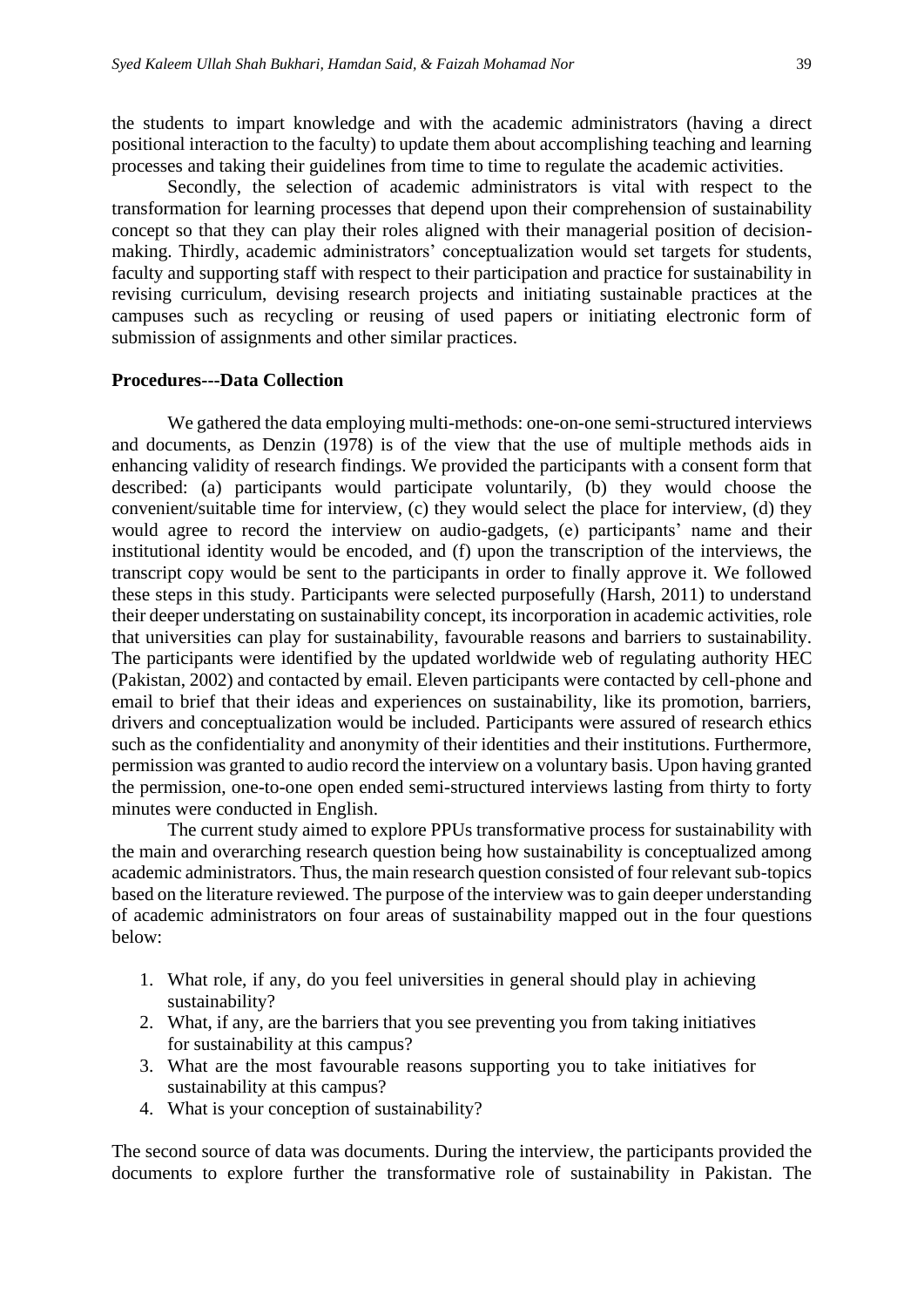documentary data supported us to explore the status of sustainability implementation, university role for sustainability and the factors that influence sustainability. The documents were triangulated with the interview data in the analysis process.

#### **Data Analysis**

We used the generated data from interviews and documents to understand the areas of conceptual framework. We asked open-ended interview questions so that the participants can give their vast and informed information. We used thematic analysis (Braun & Clarke, 2006), to analyse the collected data in three steps. Firstly, we listened each audio-recorded interview and typed in Microsoft Word Application program. Listening the interviews and typing them enabled us to get familiarity of the audio data. Subsequently, we matched each interview transcript with its audio form by listening to it to ensure the correctness of the speech. Through this process we get a general sense of interview data. Secondly, we coded each interview transcript. We also rechecked codes to ensure that codes were interpreted in the appropriate contexts. Finally, we arranged similar codes under constituent areas of conceptual framework. To analyse the data in the form of documents, we used thematic analysis following two steps. Firstly, we read and re-read all the documents to get familiarity. Secondly, we arranged the relevant data, and separated, organized and coded the data according to themes. Upon the completion of this stage, we organized the similar codes and compared/matched with the interview data, as the themes drawn from interviews and documents were in line with conceptual framework areas that lead to findings.

#### **Findings**

When we had coded all the data from interviews and documents, we arranged the codes that constituted different themes. We organized these codes based on their semantic relationship to each other that enabled us to draw theme from the data. Thus, we named each theme following the steps of thematic analysis framework. Simply, a theme contained, for instance, six to ten codes and these codes accordingly contained ten or more than ten quotations. That's how we named the themes as findings of this study. Since our purpose of data was to understand the interrelated areas of sustainability conceptualization, themes are presented based on four identified areas of conceptual framework: role of universities for sustainability, barriers to sustainability, favourable reasons for sustainability, and conception of sustainability. To better understand each area/theme, we presented sub-themes representing relevant patterns of a theme in a comprehensive and diverse way. The way of describing themes is that firstly the main theme is given then its sub-themes are presented with excerpts of empirical data and their analysis.

#### **Role of Universities for Sustainability**

This theme presents findings on the first part of the conceptual framework that shows universities have shifted from the traditional to a modern role that is in line with the promotion of sustainability. The study found that PPUs play their modern role under the auspices of two sub-areas: leadership role in improving relationship and revising and improving curriculum.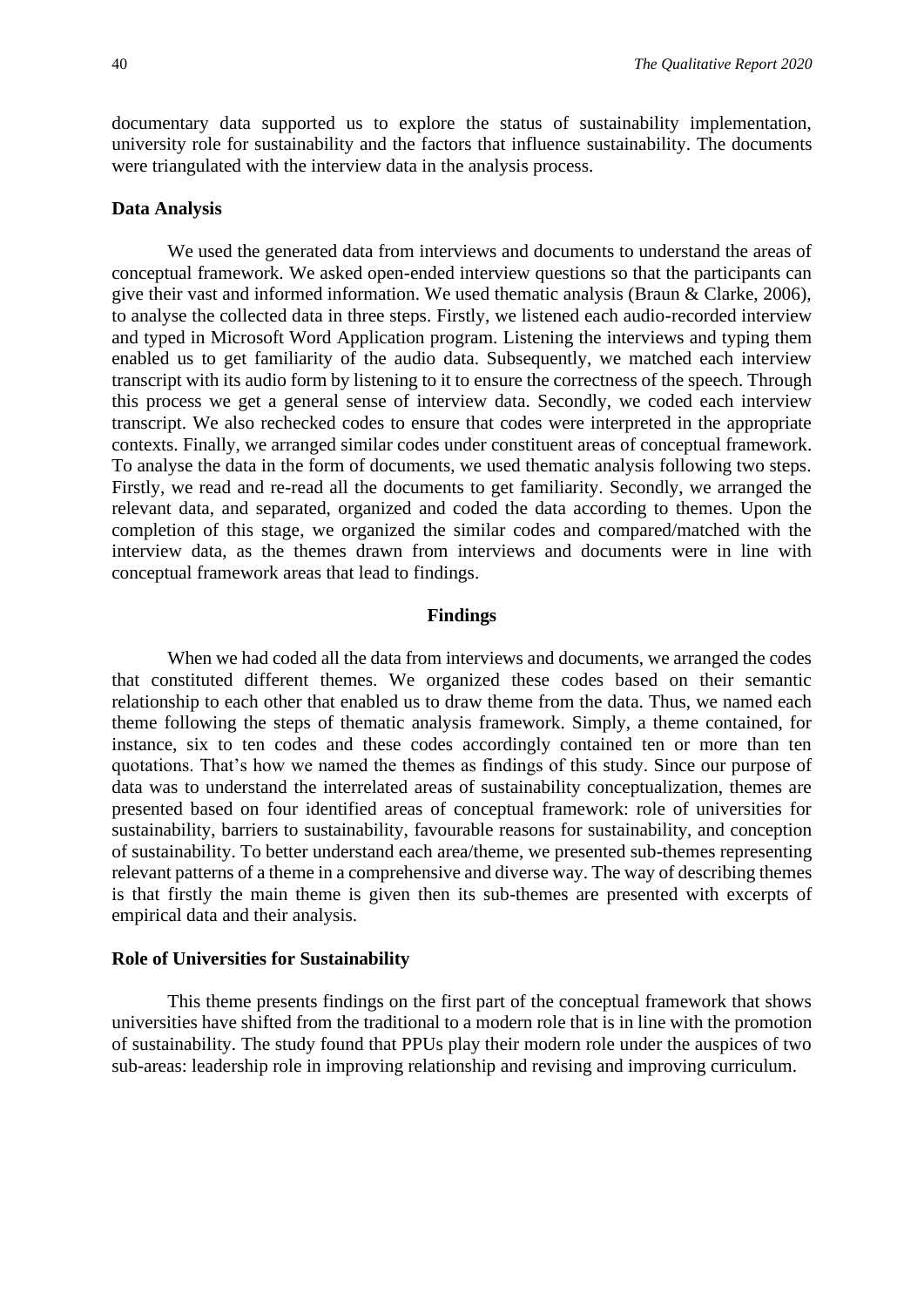#### **Leadership Role in Bridging the Gap Between University and Society**

In exploring the university role for sustainability purpose, the participants focused on the leadership role of university. They were aware of the importance of leadership and its role to promote sustainability with specific reference to the relationship of university and society:

The only thing that is if the leadership is there. We can take the example of many countries. It's all with the leadership. You may take the example of Korea…. All the innovative processes they start, they have established the system… how this research can be shifted to the common persons. …So, these are the things which we have to take the initiatives…. And we are lucky, we have all the manpower. We have to provide the skills to them and then we can also be somewhere in next years, (P-3).

In the above example, the participant highlighted the significant role of leadership that envisages the vision of university. The participant described the critical role that leadership plays in bringing about systemic changes in the institution. These changes further transform the institution in realizing the value of university mission. In addition, the participant pointed out that leadership can visualize the impact of knowledge transfer in the form of research. To put it simply, how the university research can improve the quality of life of a common man in a country was attributed to university leadership. Moreover, the excerpt above also highlights the responsibility of the leadership to capitalize on the human resource management of the university. The excerpt also draws our attention to the idea of leadership to train academics to improve their performance that consequently helps the leadership to bridge the gap between the university and community. Another example of leadership role in creating awareness among the societies on the importance of natural environment protection was illustrated as:

Universities, I think universities should come up with the ideas to go to the community to support them and we should work together hands in hands and that will be the solution. So, I think the prime responsibility lies upon universities. We have to teach the community. And we have to bring them to the level that they should be thinking about to protect the environment, to protect our eco-system, (P-11).

The above excerpt draws attention towards the relationship of community and university indicating that PPUs are the elite institutions and there is lack of relationship between universities and the community, as the participant stated, "universities should come up with the ideas." It further indicates the prevalent status of PPUs that is not aligned with the global vision of sustainability. In this example, there is a specific focus on the protection of natural environment. The participant emphasized the university leadership to devise a mechanism that can help universities to train the society. The excerpt reflects the participant's awareness on the importance of sustainability and understanding of sustainability, i.e., the protection of natural environment. Thus, it is implied that the participant conceptualized sustainability specifically in protecting natural environment rather than its comprehensive form. These findings revealed that the leadership role for the promotion of sustainability can be highlighted in two areas: to set the vision at institution level and to train the society to make it sustainable and to make the community aware of the significance of natural environment. Though the findings point out that PPUs have started their journey from the traditional to modern role, but this is not at the level that can create awareness among the university stakeholders and society.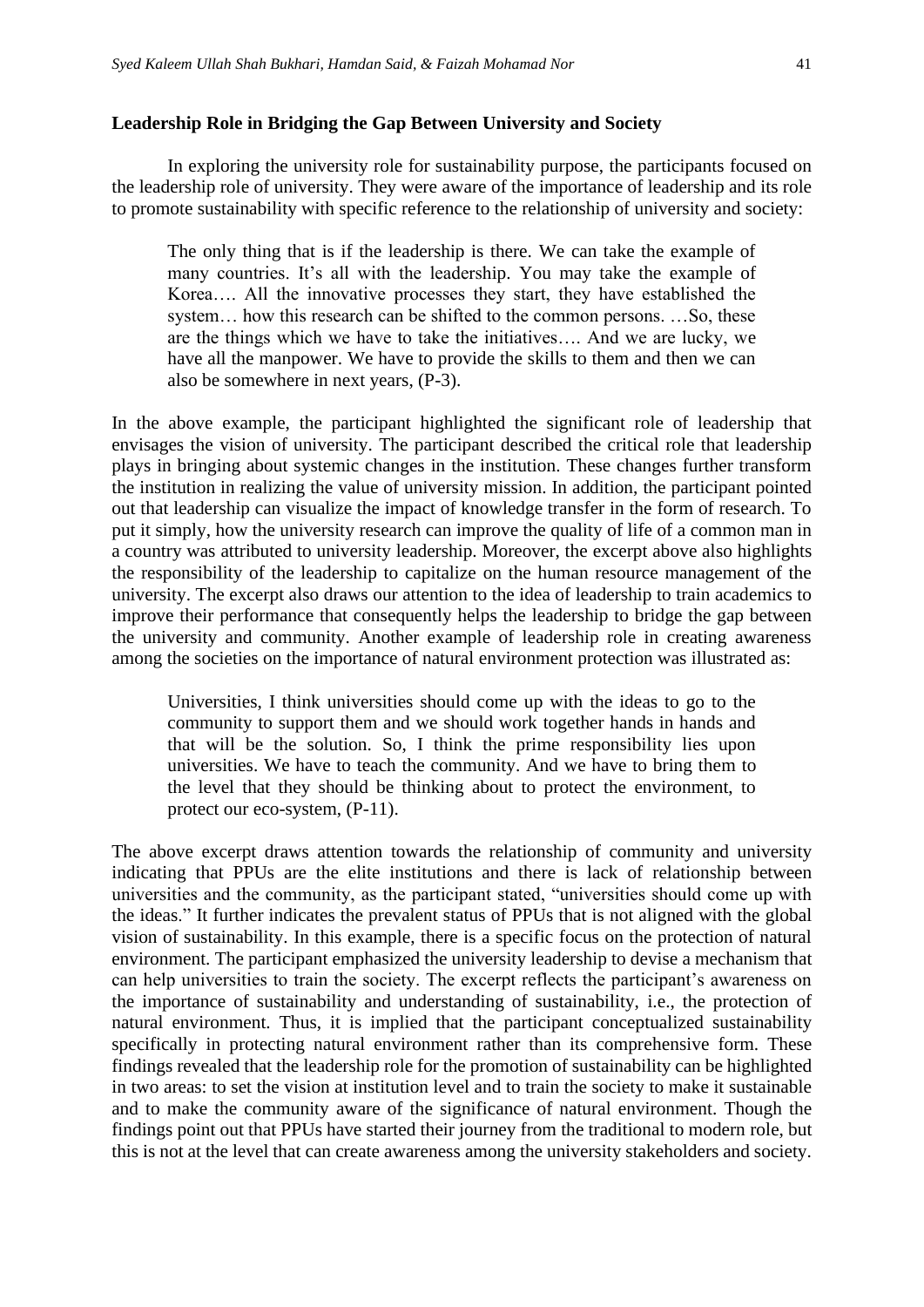This shows that PPUs are in a transition process. The findings also highlight the lack of comprehensive understanding of sustainability.

#### **Revision and Integration of Sustainable Curriculum in Various Programmes**

The second sub-area under the leadership role was identified in revising and integrating the curriculum to train the graduates for sustainable development. The revision and integration of sustainable curriculum was in line with the mainstream activities of PPUs:

Three ways. Number one curriculum revision should be a continuous process. And yes, we are doing that. Second thing is that the subject of environmental sciences should be introduced at school level. ….. And third thing.…is the short training programmes, refresher courses for youth, after when they graduate from here.... So, we have to introduce these kinds of refresher courses and diplomas at subsidized rate for our youth, (P-9).

Based on the above excerpt, this study found that different measures were taken to revise the curriculum and to integrate it in the existing curriculum. Sustainability being the paradigm shift leads to a need to upgrade the curriculum of every discipline. This second excerpt also highlights the way to introduce sustainable education at school levels to equip students with necessary knowledge on sustainability that makes them aware of its significance. Thus, there were suggestions to introduce and integrate sustainable education at every level. In addition, it was also found that curriculum should be devised for short refresher courses to keep graduates updated on sustainable education. Introducing such courses indicate the realization of university leadership in promoting the significance of sustainability. Similarly, the study also found the prime objective of higher education in Pakistan as:

You see, very simple why we are sitting…. Don't you think that environment is one of the most important issues that should be taken into account so that I can make optimal improvements for my country? It would not be possible without having a relevant knowledge for that, (P-8).

The excerpt exemplifies clearly the national objective for global sustainable development. According to the respondent, the purpose of PPUs is to ensure environmental issues are taken seriously to sustain development. Resultantly, it contributes in minimising the global issues of sustainability such as lack of sustainable curriculum. The respondent also felt that sustainable development was not possible without the existence of relevant and accurate knowledge. Contextually, the phrase "relevant knowledge for that" implies the revision and integration of curriculum on sustainable education. Moreover, the relevancy of knowledge shows the measures to revise the curriculum and train students on sustainability. Thus, understanding on sustainability with respect to revising the curriculum and imparting this to university students was expressed under the pivotal role of PPUs. These findings were in response to the first research question and the first part of conceptual framework that perceives PPUs as transitioning from traditional to modern role or the elite universities to the engaged universities, though partially. The findings showed PPUs have initiated to consider sustainability at governance level. Furthermore, PPUs are playing their role in two areas: bridging the gap between university and community and revising and integrating curriculum. Therefore, university leadership is playing its role in making efforts to produce the desired human capital that will not only consider natural environment but also sustain development. The findings also showed that leadership is unable to completely realize its potential for sustainable development.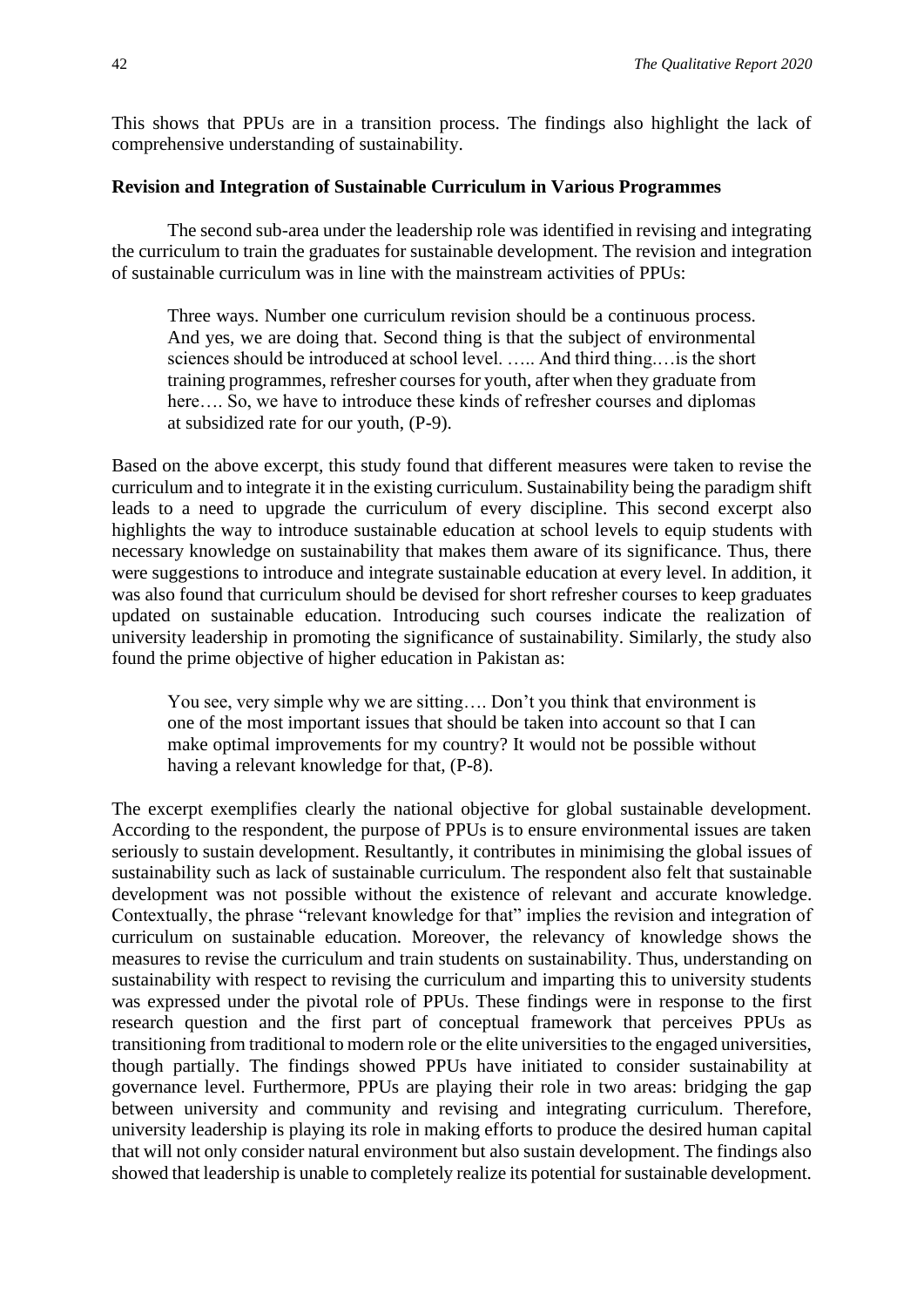#### **Barriers to Sustainability**

This theme based on the conceptual framework found three barriers (lack of finance, training and awareness) that participants face in taking sustainable initiatives. These barriers occurred in different contexts and situations that constrained the participants from comprehending the concept of sustainability and enhancing sustainable practices at PPUs.

#### **Lack of Finance**

The first and most hindering factor to sustainability was lack of finance. Since finance is the fundamental drive to take initiatives and translate policy into practice, its significance is undeniable. It was found that the need to upgrade the infrastructure or to finance a new teaching program were both critical and major issues as stated:

Barrier to sustainability is mainly funding. Mainly the finance is the most important barrier …. I think the finance should be allocated to the universities to come up with good research in environmental sciences. Whatever we make, whatever you say energy or industry or anything that we have, we must make sure that it is environment-friendly. That's very important. But that can come through if there is a proper research which is done at universities, (P-6).

Based on excerpt 3, lack of finance caused further barriers to sustainability, as it was expressed that when appropriate finance is not allocated to PPUs the maintenance of buildings and core functions such as teaching and research cannot develop as much as it is needed. Consequently, PPUs start to stray away from their main purpose of existence. In addition, whatever amount of finance is allocated is not sufficient to produce environment-friendly research. The expression on the production of environment-friendly products by conducting beneficial research indicates participants' understanding of sustainability. Moreover, it also shows the importance of conducting research in environmental sciences. However, the extract does not highlight participants' contribution in generating finance other than the allocated finance. Apart from the underestimated core functions of teaching, research and maintenance, lack of electricity was highlighted as the major barrier that was attributed to the lack of finance. That is how hierarchically lack of finance affected every functioning area of PPUs, as stated:

We do not have enough funds…of course, we have currently the problem of power [electricity] in our country, and air conditions and the environment in which we are sitting…machines are not functioning due to lack of electricity, (P-11).

Excerpt 4 presents energy crises in the country that affects badly not only the temperament of the stakeholders especially in the summer season but also blocks the movement of academic activities. It is important to state here that Pakistan has four seasons: spring, summer, autumn and winter. The summer and winter seasons are intensive in nature. Based on this intensity, the need of electricity is more critical in the summer and winter seasons than in the spring and autumn. More specifically, comparing the summer and winter seasons' longevity the summer is becoming longer and longer and winter is becoming shorter and shorter. This is happing phenomenologically, perhaps due to rapidly changing dynamics of environment and global warming. Thus, academic activities are more affected in summer than in winter. This is how lack of energy was a consequence of lack of funding that was affecting PPUs. This theme showed and proved qualitatively that the lack of finance was the most critical issue for PPUs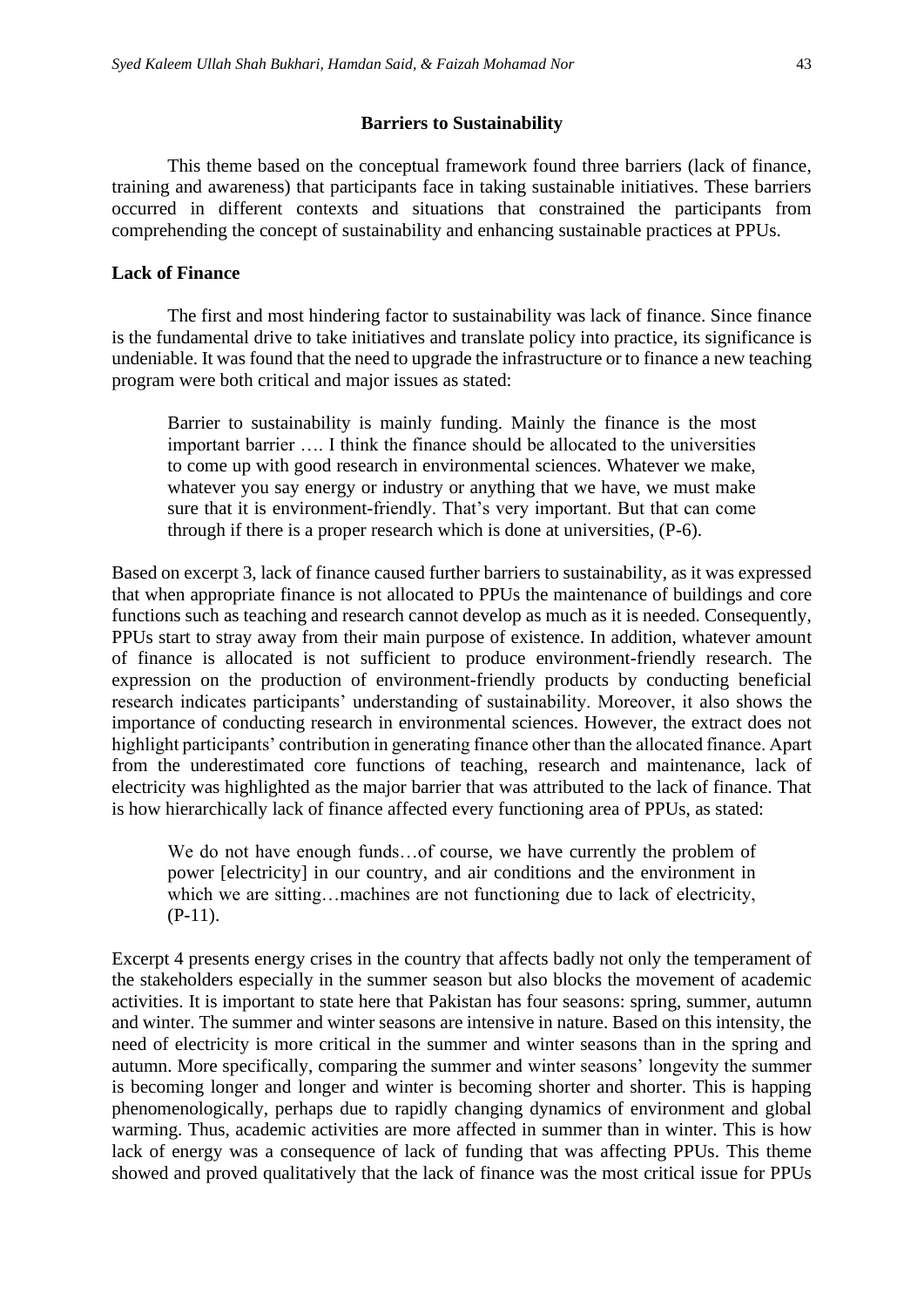that has subsequent negative impacts on their performance. The most dangerous consequence was lack of electricity that abrogates PPUs' activities. Critically observing, this barrier indicated lagging part of policy at national level, as less allocated budget has influenced the decision makers to take or not to take sustainable initiatives. Consequently, lack of finance has adverse effects on the performance of PPUs and quality of education.

#### **Lack of Training**

The second barrier found was lack of training that is conceptually a fundamental and more critical issue than lack of finance. Since the context of training and finance influence is important, the need for both is mutually significant. Only provision of sufficient finance cannot justify the lack of training and vice versa. This barrier affected sustainability badly.

Unfortunately, I mean, the capacity building is very poor. I mean, sometimes I think that there are many people, I mean, once when they are skip and they go to some other university, we don't have any alternative for them. So, what you need to do is just to prepare people, I mean, through your internal professional development programmes, (P-7).

The excerpt indicates that the lack of capacity building hinders the development and sustainability of human capital. The capacity building implies the training that can be referred to as the process intended to enhance learning of academic administrators, specifically learning directed towards bringing efficiency in job skills. To put it simply, the ways of professional improvement in these needed areas: proposal of formulation process, teaching and learning process or contribution in knowledge production by producing research articles. The data evidently presents the lack of such process. Moreover, when fewer existing experts move from the institution, a gap of skilled persons is created that can be filled only if there is a process of continuous professional development. In higher education context, professional development is inevitable based on rapid changes in technology and efficiency in performance. The status of training at PPUs presents the lack of a system or mechanism that can develop, train and retain professionals.

Lack of training is logically linked with lack of finance, as the former indicates that participants are not trained enough to generate resources of finance. Furthermore, this link indicates that participants are not experts in financial management. The deficiency of financial management is proved if a lack of finance is critically observed in the excerpt, "finance should be allocated to the universities" that implies that a lack of training partially causes a lack of finance, as the participants in academic administration are responsible to secure adequate grants to execute PPUs' functions. Another common belief is that training implies the lack of sustainable education.

Lack of training in the concerned departments, in the concerned jobs. Of management, like registrar, like the finance head, like the examination. They are not trained in their respective area, (P-4).

Based on the excerpt 4, the participants were not trained for their assigned responsibilities. The excerpt indicates a lack of mentoring among teachers, students, and the academic administrators that is necessary from time to time. As training is foundation and mentoring strengthens based on training, mentoring can only take place if the mentor is trained and expert enough to be able to mentor the mentee. Excerpt 4 suggests inadequate ways of enhancing and upgrading the skills and training (in video/conferences, seminars and workshops) for academic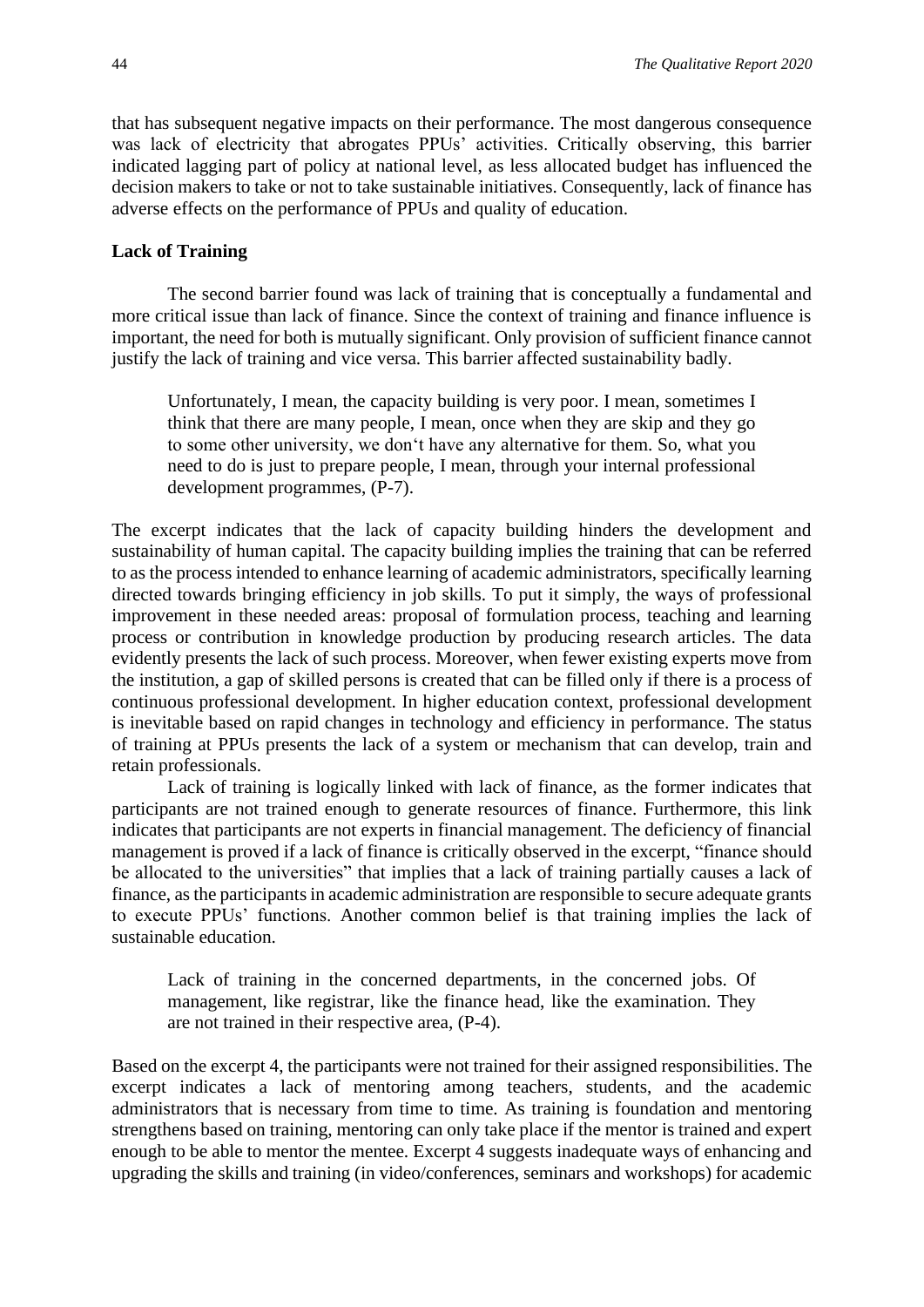administrators, teachers and scholars. To conclude this, we can say that sustainability was hampered due to the participants' lack of training that caused inefficiency in sustainability integration in HEIs' functions and constrained the participants from generating sufficient funds to run these functions. Thus, the participants were found to have a dire need for training to become an expert to promote sustainability in HEIs' functions, operations and practices. In short, the lack of training contributed to the lack of sustainability at PPUs by preventing the participants to promote sustainability.

#### **Lack of Awareness**

The third barrier found was lack of awareness to engage the campus community to take sustainable initiatives. The lack of awareness among the population of PPUs and the country has affected the efforts to advance sustainability, as stated:

Awareness is a big problem, obviously. For me, the important solution for the environment is the massive awareness programmes which indeed is lacking…. Still massive awareness is to be spread, (P-9).

Based on excerpt 5, the lack of awareness is the most enormous hurdle that inhibits sustainability progress, as its significance is evident by the participant's remark because awareness has been proposed as an important solution to environmental problems. Lack of awareness on sustainability indicates lack of understanding of the significance of sustainability. Consequently, it implies lack of initiatives at national level. Data from documents on this subject reveal that a public sector federal department known as Pakistan Environmental Protection Agency (Pak-EPA) particularly works for spreading awareness and ensuring sustainable development, as it says Pak-EPA is responsible to: "recommend environmental courses, topics, literature and books for incorporation in the curricula and syllabi of educational institutions and promote public education and awareness of environmental issues" (documents).

The above example states explicitly that Pak-EAP is meant to spread awareness not only at educational institutions but also among the public of Pakistan by using mass media, seminars, workshops, and conferences. Thus, Pak-EPA is the main authority at national level to devise, spread and monitor the process of enabling every Pakistani to understand the importance of sustainability. More specifically, educational institutions are tied with Pak-EPA mandatorily with respect to spread awareness on environmental safety, sustainable initiatives and development, as these institutions are the mainstream institutions having profound impact on society. Thus, Pak-EPA needs to build and develop a strong connection with relevant ministries (HEC and Ministry of Education) to devise syllabus to permeate awareness on sustainability at PPUs. When we examined the performance of Pak-EPA with regard to awareness, the following are some of the responses obtained.

The EPA does not keep a liaison with the academic institutions regarding environmental sustainability which is very much required and is the need of the time, (P-5). They are not very efficient, I must say. They have not given anything yet. They have not approached to us. ...they have not done anything by themselves, no curriculum has been revised by them, (P-4).

Participants' responses on the performance of Pak-EPA showed lack of efforts (especially in revising curriculum) that is perhaps due to the lack of interest or commitment. The respondents were of the opinion that Pak-EPA should take serious initiatives to maintain the relationship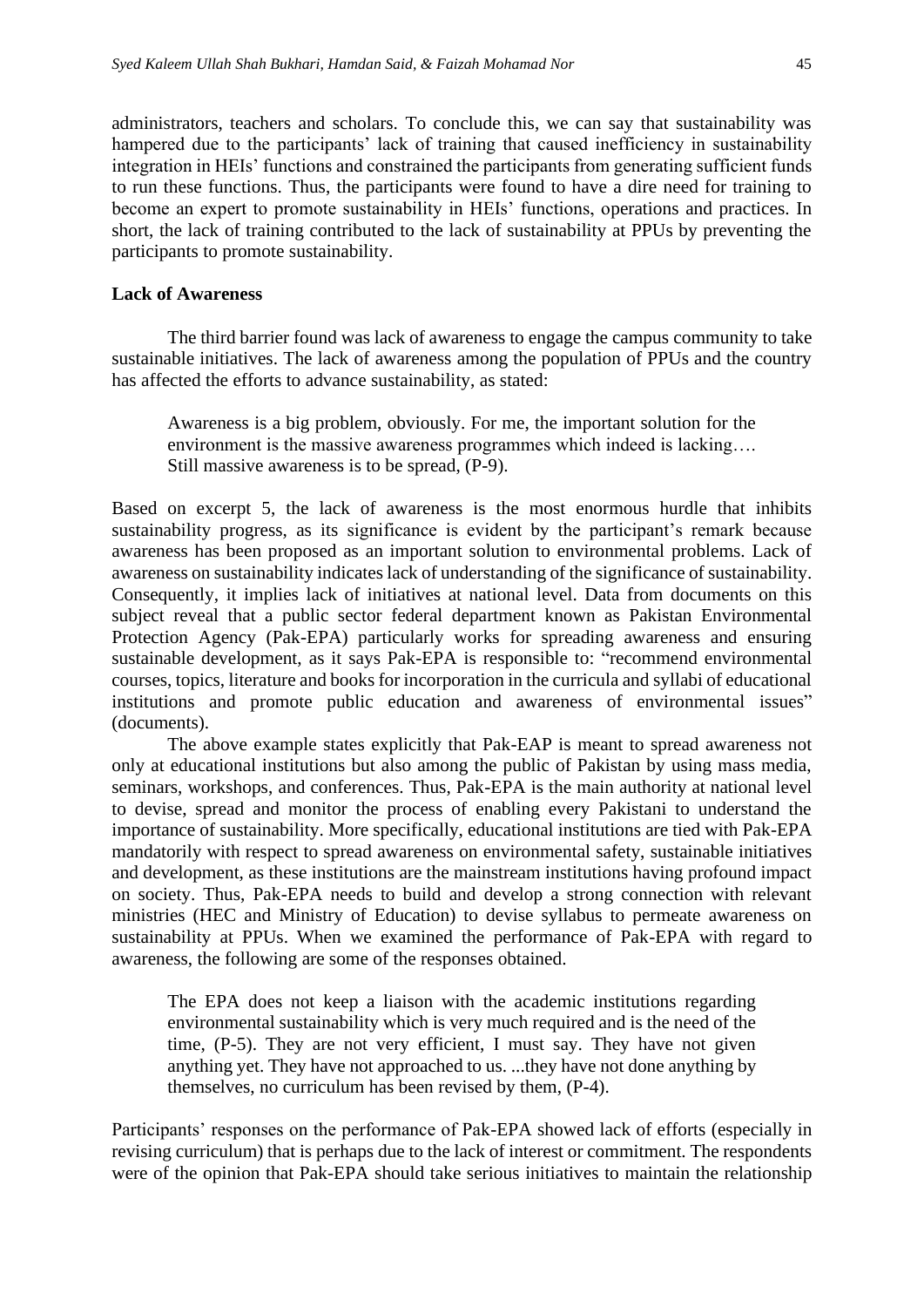with PPUs to promote sustainability. When participants' responses are triangulated with data from the documents, it becomes apparent that both converge at one point: lack of awareness. Critically observing, awareness is the first and most crucial step in promoting any new or innovative idea such as sustainability. When there is awareness, the respondents will start to think about it and weigh the idea which eventually may be affirmed in their minds. Lack of awareness has undermined its significance before its conceptualization. Thus, it implies that the conceptualization of sustainability can encourage transformative change at PPUs if the barriers, especially, lack of awareness is removed.

The above findings are in response to the second research question and part of conceptual framework factors/barriers to sustainability. We proposed four non-supportive factors on the frontier of literature: rigidity of decision-making structure, lack of finance, lack of training and lack of awareness, commitment and interest. The analysis of data showed three barriers: lack of finance, training and awareness. It was found that the lack of training among academic and non-academic administrators was hampering the progress towards sustainability. The negative effect of lack of training was that decision-making process was delayed or not carried out in the desired way, as the participants by position are decision makers (setting and participants). Thus, future development of PPUs is not mapped out in the decision-making process. Additionally, lack of training causes lack of finance, as the participants did not show any interest to devise the mechanism of generating resources other than regular budget. Lack of awareness was not being addressed seriously by responsible authorities. Hence, this barrier is also linked with the lack of training, as we believe that if the decision makers are trained enough to understand the subject of sustainability then they can devise initiatives to spread awareness. The sum and substance of these findings led to conclude that lack of training caused lack of finance and awareness that consequently created lack of institutional change and priorities in addressing sustainability issues. Thus, barriers to sustainability in PPUs have undermined the understanding of sustainability and consequently have caused constraints in taking sustainable initiatives. It implies that barriers to sustainability in third world countries like Pakistan is a broader issue that needs further exploration.

#### **Favourable Reason for Sustainability**

This theme presents favourable reasons to promote sustainability. Unlike the barriers, these reasons are helpful to the participants in taking initiatives for sustainability. The data produced top leadership support as a favourable reason to advance sustainability.

#### **Top Leadership Support**

Data revealed top leadership support as one of the reasons to take sustainable initiatives. As the focus was to explore the supportive reasons, this theme presented that the participants conceptualized sustainability to the extent to incorporate it in HEIs' functions. This reason was shared in three different aspects. The first aspect was the cooperation between the participants and the top leadership, as it was considered a fundamental step.

The most favourable thing is the cooperation of the person who is at upper position. If he is with you on clear decisions, then I think you are the lucky one. Otherwise decisions become useless, (P-2).

The quote states that top leaders' support in endorsing participants' decisions creates enabling and favourable environment for sustainability. It also indicates that participants have a visionary approach in making such decisions that are accepted by their seniors. Thus,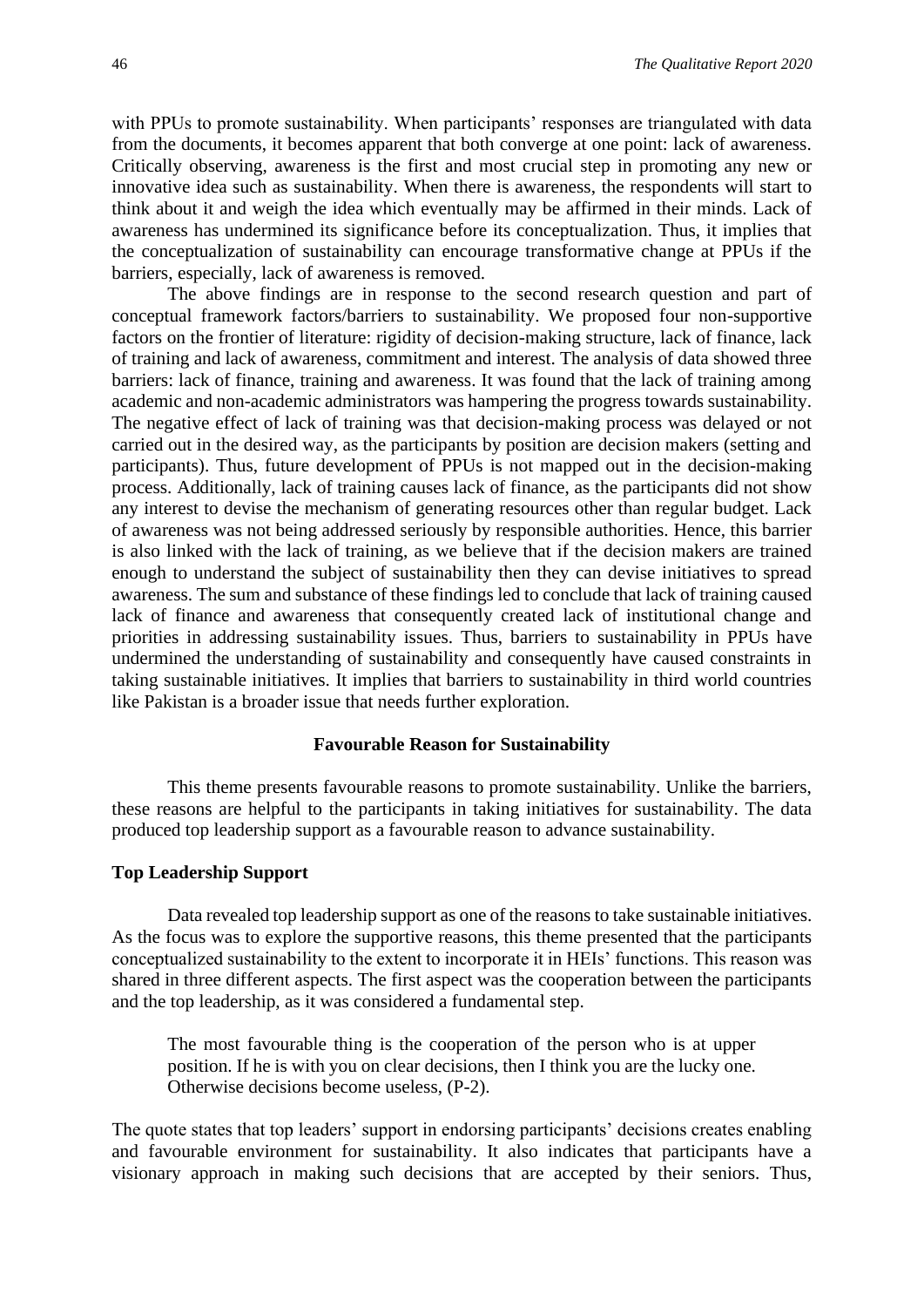cooperation not merely endorses the decisions but also creates a sense of ownership among the participants where optimum efforts are attempted to realize the initiatives into practice. The second aspect was the teamwork. Hierarchically, cooperation was between the top leadership and the participants, while teamwork was between the participants and students.

The most favourable factor is our teamwork. Our main power, students, which will be helpful and which will set the environment to get the objectives. Teamwork and this power will be helpful to achieve maximum of the objectives, (P-1).

Based on excerpt 6, the mainstream function of teaching and learning is carried out with the cooperation of participants and students. It is vital to state here that the participants are academics. Thus, academics and academic administrators are fully applicable here. As the students at HEIs are intellectual learners who set their learning targets with the facilitation of academics, leadership support to encourage academics and students help them excel in their duties. Thus, providing enabling environment to them to achieve desired academic objectives is attributed to top leadership support for sustainability of academic activities.

The final aspect of top leadership support was motivation. The participants expressed the benefits of an influencing leader's motivation. This characteristic inspired the participants to work more and work harder to promote sustainability, as stated:

Motivation from… my administration. Because why? Why? Because I have been asked to deliver a lecture on environmentally sustainable solutions to the high officers of Pakistan. So, this is a kind of motivation. There are people who listen to us. And I have given so many interviews to T.V. X, Y, Z, and on the occasions like Earth Day and Environment Day and all those things. So, it is a kind of encouragement. I mean they are thinking about the environment, (P-9).

In the above example, motivation is stated as top leadership support to make sustainable initiatives, such as highlighting the importance of "environmentally sustainable solutions." Observing critically, this aspect indicates leadership value the efforts of participants. This favourable reason is linked with the role of university (first theme) where leadership, though partially, tries to bridge the gap between the academia and society. Hence, leadership motivation encourages participants to devise material to train the lay people on sustainability.

The above discussion concludes that top leadership support was identified as a favourable reason comprising three aspects: cooperation, teamwork, and motivation. The support can likely be in the form of appraisal and encouragement upon the accomplishment of a project or on the continuity of some good practices. To put it simply, the link of top leadership support can be traced in the strength of trust that is a fundamental step for powerful professional relationship. Hence, top leadership supports the participants to play an influencing role for sustainability. Comparing the barriers and favourable reasons for promoting sustainability, it is evident that barriers are greater in number and magnitude to affect the efforts for sustainability. Consequently, the role of universities is influenced due to the barriers to sustainability.

#### **Conception of Sustainability**

Data analysis on the conception of sustainability is in response to the final research question and part of the conceptual framework. Data shows participants conceptualized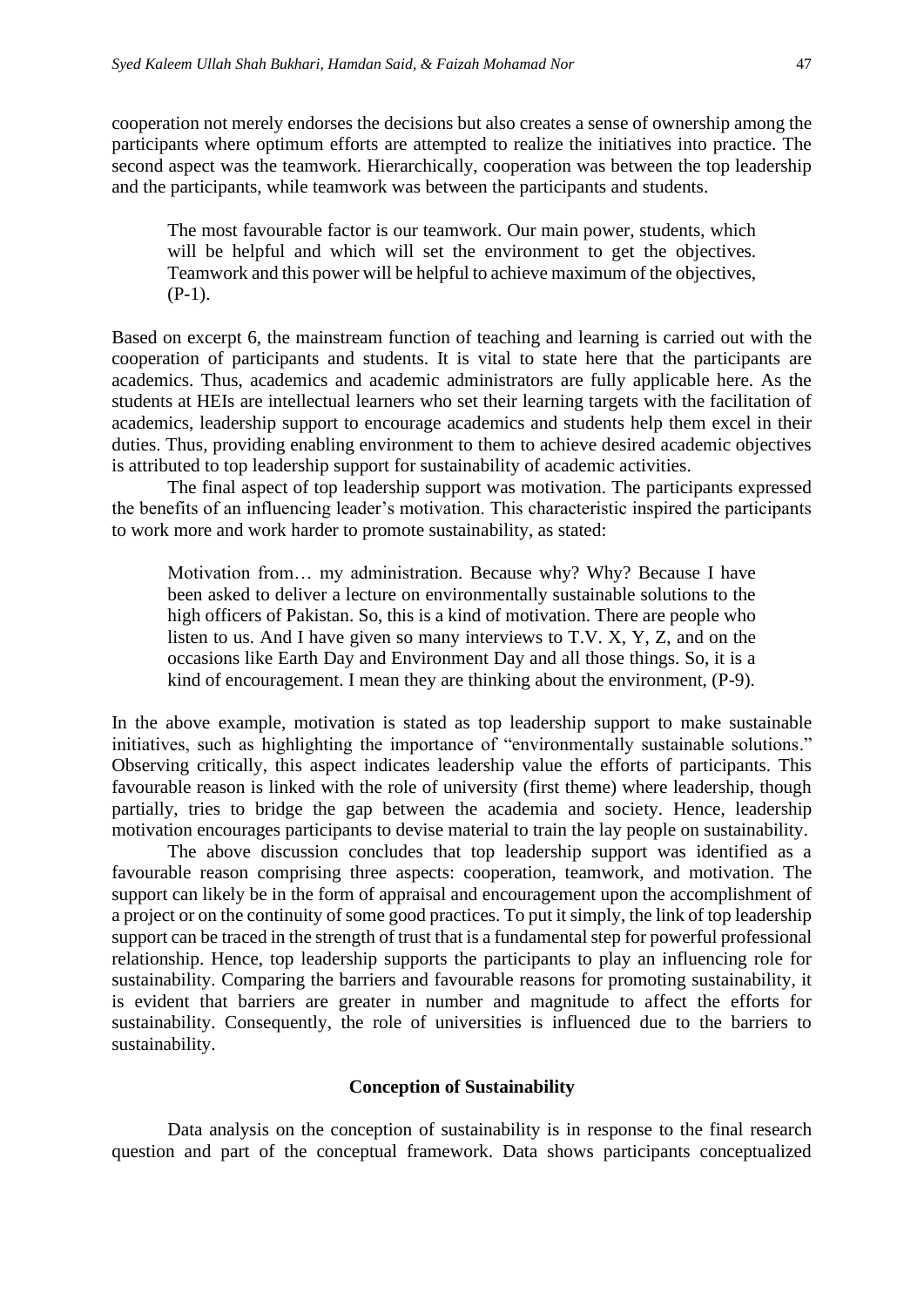sustainability in three ways: sustainability as an inter-generational issue, maintaining environment, and quality of education. These conceptions are given below.

#### **Conception of Sustainability: Sustainability as an Inter-Generational Issue**

The participants expressed sustainability as not only a vital and integral part of the current generation but also inevitable for the coming generations, as stated:

I teach environmental sustainable development but for me sustainability, any development that can be sustained over longer hauls. I mean not unplanned technological atmosphere, not unplanned development. The development that can meet the needs of the present generations without compromising the ability of the future generations to meet their own, (P-10).

The excerpt states three things under the auspices of intergenerational conception: planning, intergenerational, and autonomy. Firstly, long-term but implementable effective planning at decision making level that can create enabling environment to achieve sustainability and sustain development, as effective planning signifies sustainability. Secondly, sustainability is an intergenerational issue where present and future generations are equally important and assumed to have equal opportunity with regard to access and use them effectively. This is how intergenerational issue of sustainability needs effective and long-term planning. The phrase*,*  "without compromising the ability of the future generations," puts a great responsibility on the current generation in general to use natural resources minimally and preserve environment as much as possible and policy makers and decision makers in particular to visualize sustainable policy, make implementable planning and take initiatives to spread awareness engaging every citizen in realizing responsibilities at national level to contribute towards global efforts for sustainability.

Thirdly, the excerpt states the needs of the present and future generations. An important question arises while analysing this point on who will determine the needs and what these needs will be. In response to this, the quote links with the above two points: effective policy and planning and enables every individual to feel their responsibilities. It is also vital to state that these needs vary from country to country, as philosophical foundations of a nation do so. That is how inter-generational issue links with the philosophical perspective as how sustainability should be perceived epistemologically and how needs should be determined are determined philosophically. This sub-theme expressed participants' views in favour of sustainability and sustainable development. Thus, participants are well-aware of sustainability conception as an intergenerational issue that emphasizes the need to maintain a balance in the use of natural resources and its importance for present and future generations.

#### **Conception of Sustainability: Sustainability as to Maintain the Environment (Eco-System)**

The second conception on sustainability was found to be the one related to maintaining the natural environment that can be conceptualized as eco-system. This conception is implicitly linked with long-term objectives, as sustainability is an inter-generational issue that needs to preserve the natural environment and provide equal opportunities to the present and future generations. Thus, the value of environment is signified by revisiting our actions towards nature, as stated: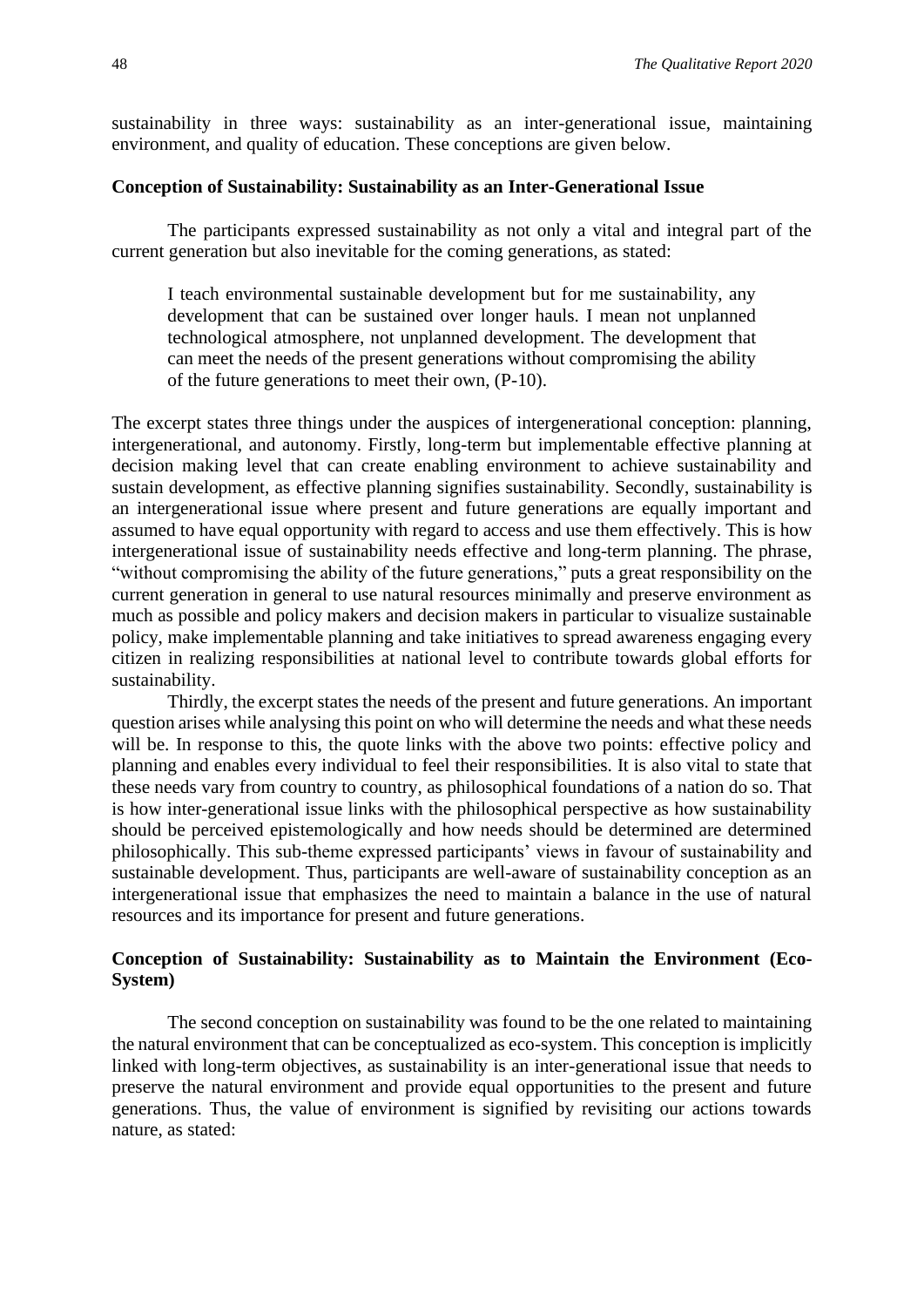There should always be a scope for expansion and there should be least disturbance created with respect to environment…. Overall, sustainability means to implement new ideas on a running system without disturbing the environment, (P-6).

Based on the excerpt, participants expressed that the system of managing higher education activities should be transformed enough to accommodate new, innovative and cutting-edge ideas such as sustainability. In addition, there should be least disturbance towards the natural environment because it provides all the resources such as water, gas, variety of nutritional ingredients/grains, raw materials and genetic resources to sustain life on earth. Therefore, any human activity directly or indirectly affects the environment and consequently causes imbalance in economy, ecology and society. In this process, biological diversity and ecological integrity that by definition is assumed to help us does not do so. The possible reason to this gap indicates lack of training, as the extract states, "there should be least disturbance…to environment." That is how lack of nurture affects the nature.

The quote presents lack of adaptability of higher education management model at PPUs. Since adaptability enhances the process of diffusing new ideas in existing ones, its absence is ensured by the quote itself. Thus, it further displays behavioural lack of preparation or lack of interest from the decision makers. It also points out lack of cooperation and collaboration with respect to advancing new ideas. However, participants expressed top leadership support in taking initiatives for sustainability. When triangulating the findings of top leadership support and lack of preparedness, it becomes evident that PPUs are adaptable as far as it is concerned with the accomplishment of activities; but there is lack of adaptability as long as the efficiency of management is concerned. It implies that the university system should be updated in terms of preserving the natural environment for sustainable development.

#### **Conception of Sustainability: Sustainability as Quality of Education**

This sub-theme was found as the third way of conceptualizing sustainability: the quality of education. Since quality assured the control of the entire system of higher education, it was interpreted in connection with the notion of sustainability. Therefore, it showed that sustainability was found at PPUs in the form of quality assurance programmes, as stated:

The thing is that in quality assurance program the things should be under control. When the things are under control you will be able to get the good things. Good things go to the stakeholders, students…. the voice of the students that will be quality assurance that is the sustainability, (P-7).

The quote indicates that the processes of the entire higher education system such as teaching, learning, assessment and administration are accomplished within the purview of quality assurance programmes. The participants expressed their views in support of maintaining good things following recommended procedures. Good things imply learning and training the graduates. As quality assurance programmes monitor and evaluate higher education functions, organizing and controlling of processes are looked after by relevant stakeholders. Resultantly, participants and students coordinate in terms of fulfilling the academic activities (teaching, learning and assessment) and adhering to quality standards of these activities.

This conception of sustainability indicates teamwork of relevant stakeholders: students, academics and academic administrators. In addition, this coordination was considered in maintaining the standards of higher education. This conception also points out that academia understands the needs of the market in terms of employability of graduates and qualified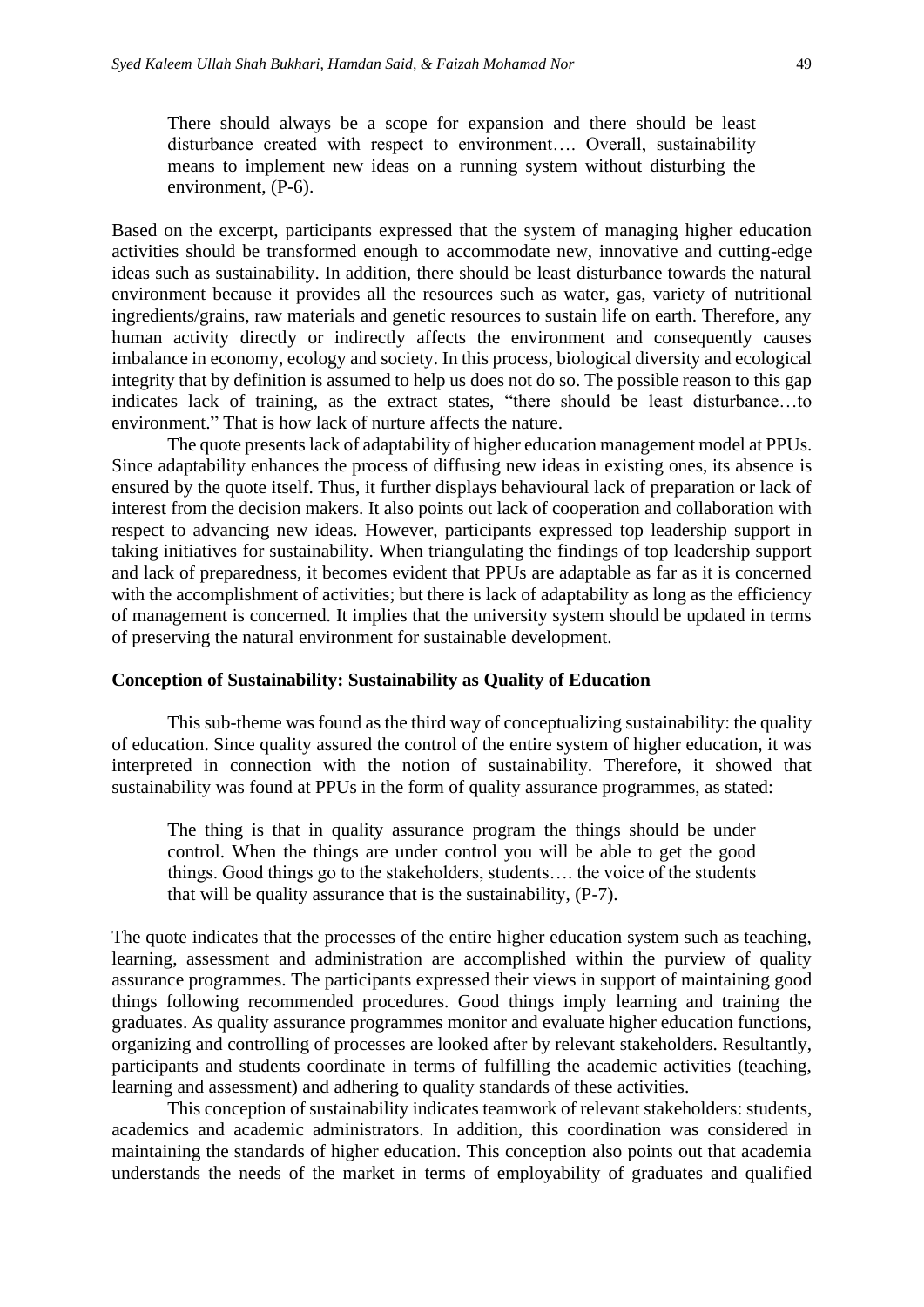students, as the quote states, "Good things go to the stakeholders." A distinguishable point between this conception and the above two is that here the focus is on academic sustainability that is expressed as quality assurance of higher education, while the above two conceptions state planning and decision-making aspects of sustainability. Thus, it is concluded that sustainability is found in practical forms under auspices of quality assurance programmes.

Participants' responses indicated that they are well-aware of the significance of sustainability for PPUs. Based on responses, sustainability can only be realized when the university as a system envisages a long-term vision to provide the future generations with sustainable environment, as the system performs its activities to achieve the aims and objectives of the vision. Comprehending these three conceptions in line with the perspectives on sustainability, it becomes evident that inter-generational issue links with the philosophical perspective as it is determined philosophically that how sustainability should be perceived epistemologically; while eco-system relates to the scientific perspective as the eco-system is badly affected by the scientific revolutions (though scientific inventions are blissful, adverse effects of industries in polluting natural environment have become evident especially by the 20<sup>th</sup> century) and quality of education is quite relevant to the practical and complex social problems is a normative practice. Collectively, these ways of understanding show the comprehensive view of the participants on sustainability.

#### **Discussion and Implications**

The aim of this study was to gain deeper understating of academic administrators on sustainability conceptualization. Similar to previous studies, the findings have shown that sustainability conceptualization takes place at PPUs in a systematic way. It is meant that firstly the role universities are playing determines whether the universities work in an elite form or they are engaged with the societies (Holland, 2009; Hoyt & Hollister, 2014). Secondly, the factors present the pace of universities to promote sustainability (Moore, 2005; Orr, 2004). Thirdly, the factors help in understanding sustainability positions/perspectives (Wright & Wilton, 2012). Finally, this understanding transforms the current role of universities with reference to sustainability. Thus, the conceptual framework devised in this study helps to understand sustainability conceptualization in a procedural way.

Based on the findings, PPUs are playing partially their modern role to promote sustainability (Gough & Scott, 2007), as the relationship of university and community is at embryonic phase. The prevalent role of PPUs requires them to take sustainable initiatives such as to bridge the gap between university and society with the aid of leadership. In addition, revising and integrating curriculum has not reached the level that could train university graduates who can feel ownership and care towards the protection of natural environment. These findings recommend bringing about structural changes in the vision and mission to engage and build a strong relationship with society. With reference to curriculum and its utility in sustainable development the findings imply to focus on community and society-based research projects. To put it simply, PPUs are needed to do both the basic and applied research to play their role to create sustainable societies. Thus, the implications of this study focus on academic administrators to comprehend sustainability so that they can perform their duties and play their roles with reference to education for sustainability.

Findings on the barriers to sustainability showed three barriers: lack of finance, training, and awareness. These findings showed negligence towards sustainability efforts that caused lack of sustainable initiatives. These findings are consistent with the study conducted by Walton et al. (2000). Walton et al. (2000) divides the barriers into two categories, macro and micro level barriers, respectively national and institutional level barriers. Since this study was conducted at institutional level; it can be linked with the results of institutional, leadership and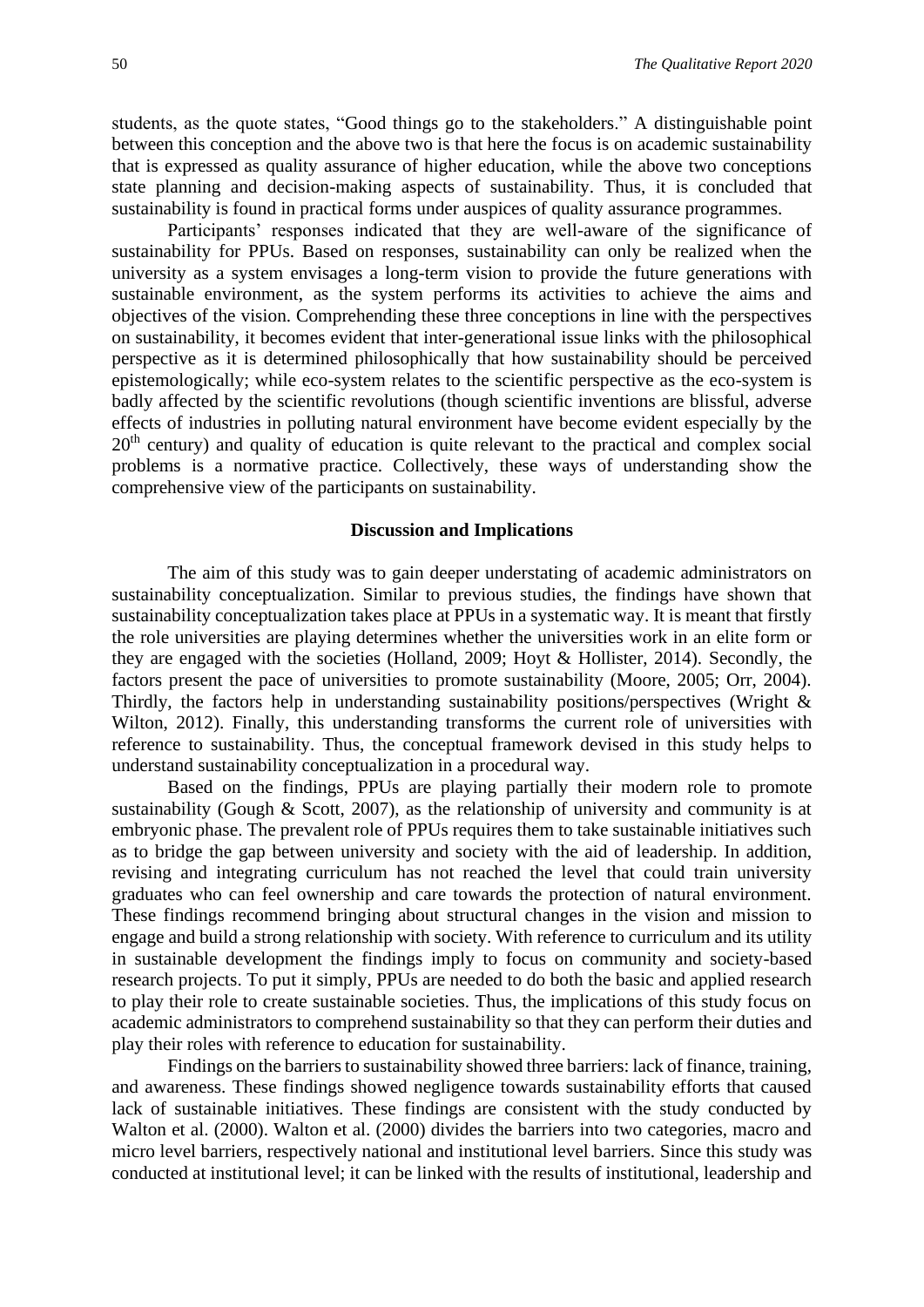personal barriers. Walton et al. (2000) derived that lack of sustainability at HEIs was mainly due to the lack of commitment and interest of institutional leaders. Removal of these barriers is replaced with opportunities and drivers for sustainability. These findings also link with the argument of Sibble (2009) who stated that these barriers can be minimized if decision makers are well-informed on sustainability. The study conducted by Wright (2010) also showed more or less the same results in the context of barriers to sustainability.

Based on the findings, it can be articulated that issues at macro/national and micro/institutional level were more or less similar. However, in Pakistan context, they are applicable in different scenarios. For instance, lack of fund based on this study is a barrier. But lack of managing funds seems a bigger barrier, which is likely because of leadership barriers and/or personal ones, than the lack of adequate funds. There is a common point between this study and the supportive studies that is the similar nature of the issue has been addressed. Thus, the concept of sustainability gains strength at global level at HEIs. However, at national level, these results may differ to some extent subject to the availability of different kinds of capitals or the ways of translating the policy into practice. More specifically, the results from the study by Wright (2010) are more in line with this paper because of the commonality of population and sample selection than that of Wright and Wilton (2012)'s study. These findings imply that sustainability is not promoted at the national level (i.e., lack of sustainable policy at PPUs). In addition, the findings also imply that there is a need for committed executives at top management level of the universities who can convince the decision makers at national level to remove these barriers.

The findings on favourable reasons to sustainability showed top leadership support that constitutes three aspects: cooperation, teamwork, and motivation. The support can be in the form of appraisal and encouragement upon the accomplishment of a project or continuity of good practices. The link of leadership support can be traced in the strength of trust for professional relationship. These results are in part consistent with the study conducted by Mora and Martin (1998), since the barriers and favourable reasons are controversially related to each other. In short, if barriers are dominant then favourable reasons would not work, and when favourable reasons are dominant then barriers would somehow be minimized. Thus, these reasons take the form of drivers and opportunities depending upon the context. The crossanalysis of barriers and favourable reasons show a greater number of barriers and only one driver. Therefore, barriers remain dominant and sustainability promotion remains underestimated. This implies the need for enhancing leadership support in engaging multistakeholders at multiple levels to combat with the persistent barriers to sustainability.

Findings on sustainability conceptualization showed that participants perceived sustainability in three aspects: sustainability as inter-generational issue, sustainability as maintenance of ecosystem, and sustainability as the quality of higher education. These findings are linked partially with the results found by Wright (2010) who conducted a study on the conceptualization of presidents of Canadian universities. The scope of environmental issues in Pakistan may differ from the scope of those in Canada; however, their existence cannot be denied. Based on the findings, it can be said that participants are well-versed with the conception of sustainability. However, they face limitations that could not support them to enhance sustainability. In addition, there is a need to explore further what the efforts are which participants make apart from their job descriptions or institutional requirement, i.e., the efforts on voluntary basis. The findings imply that at academic administration level, sustainability is conceptualized enough to take sustainable initiatives.

With regard to the use of semi-structured interviews, it is evident that conceptual framework was designed to analyse the data. However, themes were not predetermined, as we interviewed the participants in an inductive way. This way helped us to reduce oversight and ensure the uncovering of relevant aspects of sustainability conceptualization. Moreover, the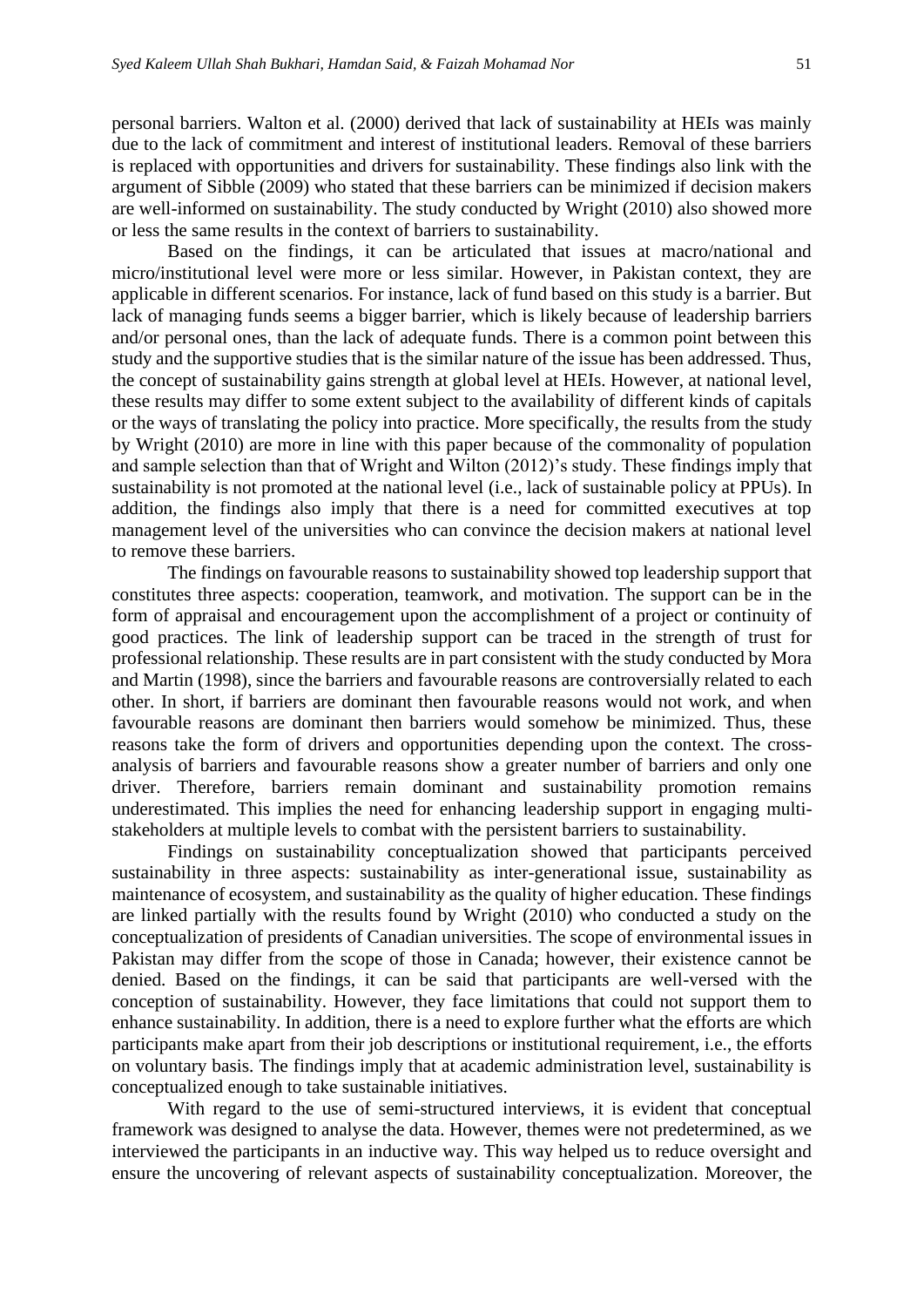selection of sample supported us to gain their accounts of their experience with sustainability. These findings can be transferable but cannot be generalized as the nature of this study was purely qualitative. In addition, this is an initial study at PPUs that aimed to explore academic administrators' understanding of sustainability, there is a need to extend the sample selection on the subject of sustainability.

We explored PPUs' academic administrators' understating of sustainability through semi-structured interviews and documents. Data were analysed based on conceptual framework where participants were found well-versed with sustainability. PPUs were found playing their role partially in connection with its promotion. However, there is still a long journey ahead to practically understand and embed sustainability in PPUs' functions. Though top leadership support was in favour to promote sustainability, lack of finance, training and awareness prevented the participants to make sustainable efforts. Thus, the movement towards sustainability is at very low pace and barriers seem more perilous when universities fail to bring positive social change into society. The study offers possible solutions to be taken at policy level such as revising the concerned policy and communicating it at PPUs, as emergence of barriers in the context of sustainability conceptualization is very much insightful and concerted combined efforts are needed to fix these issues. To better understand how other stakeholders (faculty and students) perceive sustainability to make efforts to promote it is a subject of further investigation. Further studies are also required in other contexts such as understanding of Pakistan Private Universities' top management on sustainability. Last but not least, it is implied that participants' conceptualizations of sustainability can only be translated into effective practice if PPUs' leadership is committed and interested enough to convince policy makers to revise the policy at national level and create a favourable environment to take sustainable initiatives—a serious need in Pakistan.

#### **References**

- Adams, C. A. (2013). Sustainability reporting and performance management in universities: Challenges and benefits. *Sustainability Accounting, Management and Policy Journal, 4*(3), 384-392. doi:10.1108/SAMPJ-12-2012-0044
- Ahmad, M. S., Bazmi, A. A., Bhutto, A. W., Shahzadi, K., & Bukhari, N. (2016). Students' responses to improve environmental sustainability through recycling: quantitatively improving qualitative model. *Applied Research in Quality of Life, 11*(1), 253-270. doi: 10.1007/s11482-014-9366-7
- Amaral, L. P., Martins, N., & Gouveia, J. B. (2015). Quest for a sustainable university: A review. *International Journal of Sustainability in Higher Education, 16*(2), 155-172. doi: /10.1108/IJSHE-02-2013-0017.
- Andersson, C., Törnberg, A., & Törnberg, P. (2014). Societal systems Complex or worse? *Futures, 63*, 145-157. doi: 10.1016/j.futures.2014.07.003
- Arif, R. (2009). Environmental education. *Daily Times, 58,* 9-12.
- Arroyo, P. (2017). A new taxonomy for examining the multi-role of campus sustainability assessments in organizational change. *Journal of Cleaner Production, 140*(P3), 1763- 1774. doi: 10.1016/j.jclepro.2015.08.100
- Atherton, A., & Giurco, D. (2011). Campus sustainability: Climate change, transport and paper reduction. *International Journal of Sustainability in Higher Education, 12*(3), 269-279. doi: 10.1108/14676371111148054
- Barth, M., Michelsen, G., & Sanusi, Z. A. (2011). A review on higher education for sustainable development--looking back and moving forward. *Journal of Social Sciences, 7*(1), 100- 103.
- Beringer, A., & Adomßent, M. (2008). Sustainable university research and development: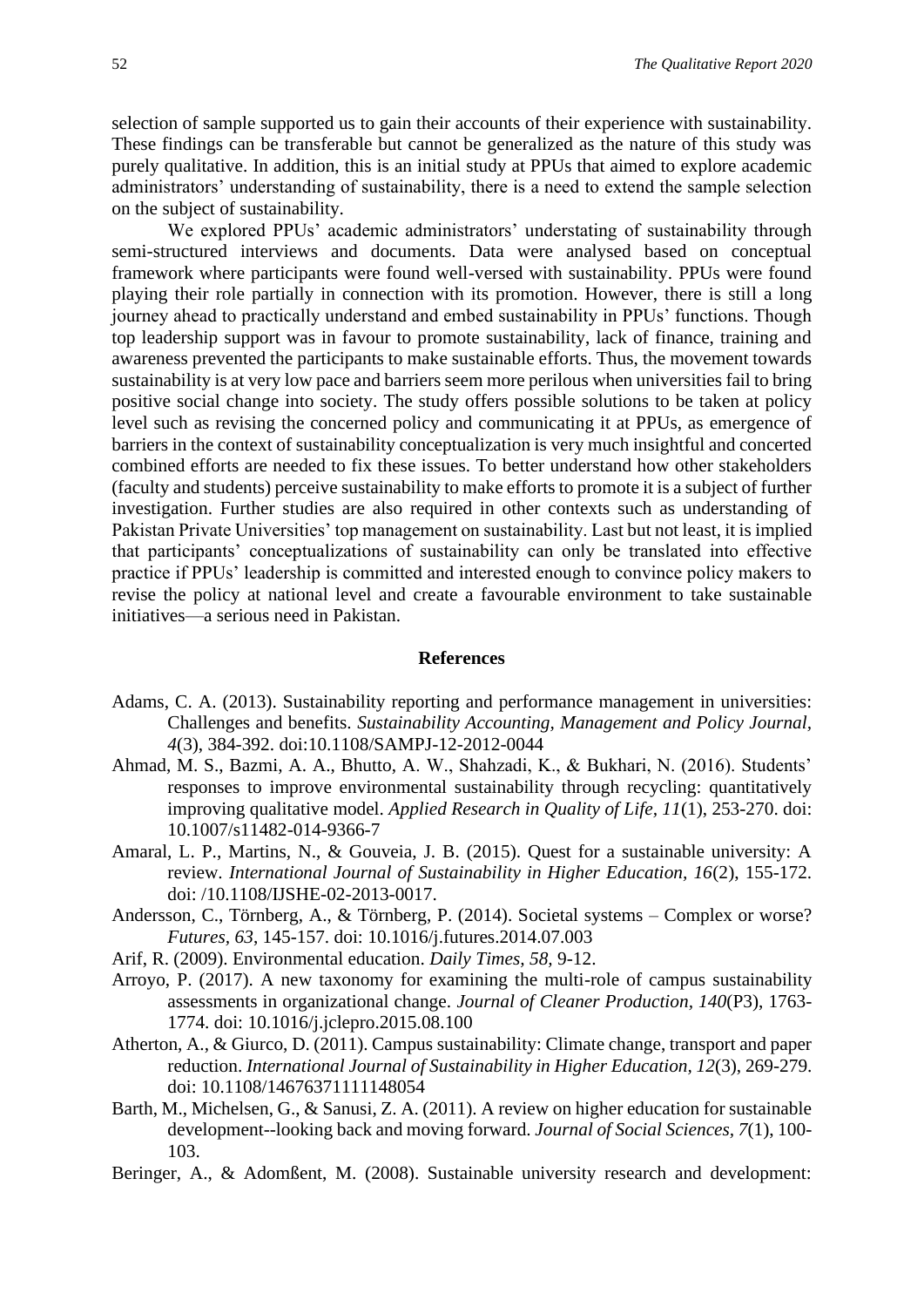Inspecting sustainability in higher education research. *Environmental Education Research, 14*(6), 607-623. doi: 10.1080/13504620802464866

- Braun, V., & Clarke, V. (2006). Using thematic analysis in psychology. *Qualitative Research in Psychology, 3*(2), 77-101. doi: 10.1191/1478088706qp063oa
- Brinkhurst, M., Rose, P., Maurice, G., & Ackerman, J. D. (2011). Achieving campus sustainability: Top-down, bottom-up, or neither? *International Journal of Sustainability in Higher Education, 12*(4), 338-354. doi: 10.1108/14676371111168269
- Bukhari, S. K. U., & Said, H. (2013). Lack of environmental sustainability in youth training at higher education. *Journal of Education and Vocational Research, 4*(9), 254-258.
- Bullock, G., & Wilder, N. (2016). The comprehensiveness of competing higher education sustainability assessments. *International Journal of Sustainability in Higher Education, 17*(3), 282-304. doi: 10.1108/IJSHE-05-2014-0078
- Burns, T. R. (2012). The sustainability revolution: A societal paradigm shift. *Sustainability, 4*(6), 1118-1134. doi: 10.3390/su4061118
- Ceulemans, K., Molderez, I., & Van Liedekerke, L. (2015). Sustainability reporting in higher education: A comprehensive review of the recent literature and paths for further research. *Journal of Cleaner Production, 106*, 127-143. doi: 10.1016/j.jclepro.2014.09.052
- Chalkley, B., & Sterling, S. (2011). Hard times in higher education: The closure of subject centres and the implications for education for sustainable development (ESD). *Sustainability, 3*(4), 666-677. doi: 10.3390/su3040666
- Clarke, A., & Kouri, R. (2009). Choosing an appropriate university or college environmental management system. *Journal of Cleaner Production, 17*(11), 971-984.
- Clugston, R., & Calder, W. (1999). Critical dimensions of sustainability in higher education. In W. L. Filho (Ed.), *Sustainability and university life* (2<sup>nd</sup> ed., vol. 5, pp. 1-15). Oxford, UK: Peter Lang.
- Conceição, P., Ehrenfeld, J., Heitor, M., & Vieira, P. S. (2006). Sustainable universities: Fostering learning beyond environmental management systems. *International Journal of Technology, Policy and Management, 6*(4), 413-440.
- Costanza, R., Cumberland, J., Daly, H., Goodland, R., & Norgaard, R. (1997). *An introduction to ecological economics*. Port St. Lucie, FL: St. Lucie Press.
- Degn, L., & Sørensen, M. (2015). From collegial governance to conduct of conduct: Danish universities set free in the service of the state. *Higher Education, 69*(6), 931-946. doi: 10.1007/s10734-014-9814-1
- Dentoni, D., & Bitzer, V. (2015). The role(s) of universities in dealing with global wicked problems through multi-stakeholder initiatives. *Journal of Cleaner Production, 106*, 68-78. doi: 10.1016/j.jclepro.2014.09.050
- Denzin, N. (1978). *The research act: A theoretical introduction to social research*. New York, NY: McGraw-Hill.
- DuPuis, E. M., & Ball, T. (2013). How not what: Teaching sustainability as process. *Sustainability: Science, Practice, and Policy, 9*(1), 64-75. doi: 10.1080/15487733.2013.11908108
- Dyer, G., & Dyer, M. (2017). Strategic leadership for sustainability by higher education: The American college & university presidents' climate commitment. *Journal of Cleaner Production, 140*(1), 111-116. doi: 10.1016/j.jclepro.2015.08.077
- Elkington, J. (1997). *Cannibals with forks: The triple bottom line of 21st century business*. Stony Creek, CT: New Society Publishers.
- Figueredo, F. R., & Tsarenko, Y. (2013). Is "being green" a determinant of participation in university sustainability initiatives? *International Journal of Sustainability in Higher Education, 14*(3), 242-253. doi:10.1108/IJSHE-02-2011-0017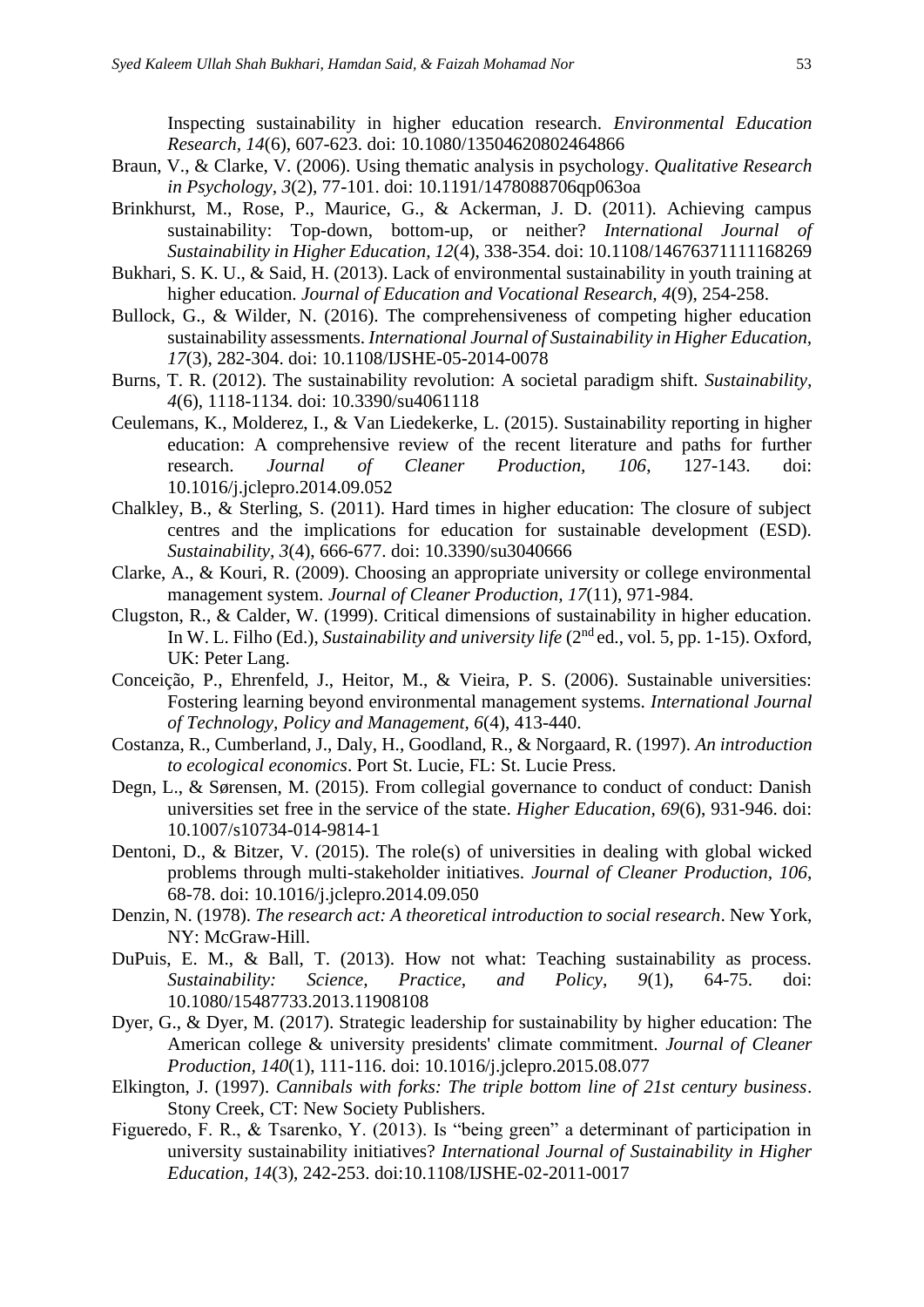- Filho, W. L. (2000). Dealing with misconceptions on the concept of sustainability. *International Journal of Sustainability in Higher Education, 1*(1), 9-19. doi:10.1108/1467630010307066
- Filho, W. L., Shiel, C., & do Paco, A. (2015). Integrative approaches to environmental sustainability at universities: An overview of challenges and priorities. *Journal of Integrative Environmental Sciences, 12*(1), 1-14. doi: 10.1080/1943815x.2014.988273
- Finlay, J., & Massey, J. (2012). Eco-campus: Applying the ecocity model to develop green university and college campuses. *International Journal of Sustainability in Higher Education, 13*(2), 150-165. doi:10.1108/14676371211211836
- García, F. J. L., Kevany, K., & Huisingh, D. (2006). Sustainability in higher education: What is happening? *Journal of Cleaner Production, 14*(9–11), 757-760. doi: 10.1016/j.jclepro.2005.12.006
- Gibbon, M., Limoges, C., Nowotny, H., Schwatrzman, S., Scott, P., & Trow, M. (1994). *The new production of knowledge: The dynamics of science and research in contemporary societies*. London, UK: Sage Publication.
- Gladwin, T. N., Kennelly, J. J., & Krause, T. S. (1995). Shifting paradigms for sustainable development: Implications for management theory and research. *The Academy of Management Review, 20*(4), 874-907. doi: 10.5465/amr.1995.9512280024
- Glasser, H. (2007). Minding the gap: The role of social learning in linking our stated desire for a more sustainable world to our everyday actions and policies. In A. E. Wals (Eds.), *Social learning towards a sustainable world* (pp. 35-62). Wageningen, Netherlands: Wageningen Academic Publishers.
- Gough, S., & Scott, W. A. (2007). *Higher education and sustainable development: Paradoxes and possibility*. London, UK: Routledge.
- Harsh, S. (2011). Purposeful sampling in qualitative research synthesis. *Qualitative Research Journal, 11*(2), 63-75. doi: 10.3316/QRJ1102063
- Hessels, L. K., & van Lente, H. (2008). Re-thinking new knowledge production: A literature review and a research agenda. *Research Policy, 37*(4), 740-760. doi: 10.1016/j.respol.2008.01.008
- Holland, D. G. (2009). Between the practical and the academic: The relation of mode 1 and mode 2 knowledge production in a developing country. *Science, Technology & Human Values, 34*(5), 551-572. doi: 10.1177/0162243908329380
- Hoodbhoy, P. (2009). Pakistan's higher education system—What went wrong and how to fix it. *The Pakistan Development Review*, *48*(4), 581-594.
- Hoyt, L. M., & Hollister, R. M. (2014). Moving beyond the ivory tower: The expanding global movement of engaged universities. In Global University Network for Innovation (Ed.), *Higher education in the world 5*: *Knowledge, engagement and higher education*: *Contributing to social change* (pp. 129-139). Basingstoke, Hampshire, UK: Palgrave Macmillan.
- Jongbloed, B. (2004). Regulation and competition in higher education. In P. Teixeira, B. Jongbloed, D. Dill & A. Amaral (Eds.), *Markets in higher education: Rhetoric or reality?* (pp. 87-111). Dordrecht, Netherlands: Springer.
- Jordan, K., & Kristjánsson, K. (2017). Sustainability, virtue ethics, and the virtue of harmony with nature. *Environmental Education Research, 23*(9), 1205-1229. doi: 10.1080/13504622.2016.1157681
- Krizek, K. J., Newport, D., White, J., & Townsend, A. R. (2012). Higher education's sustainability imperative: How to practically respond? *International Journal of Sustainability in Higher Education, 13*(1), 19-33. doi:10.1108/14676371211190281
- Larrán Jorge, M., Herrera Madueño, J., & Javier Andrades Peña, F. (2015). Factors influencing the presence of sustainability initiatives in the strategic planning of Spanish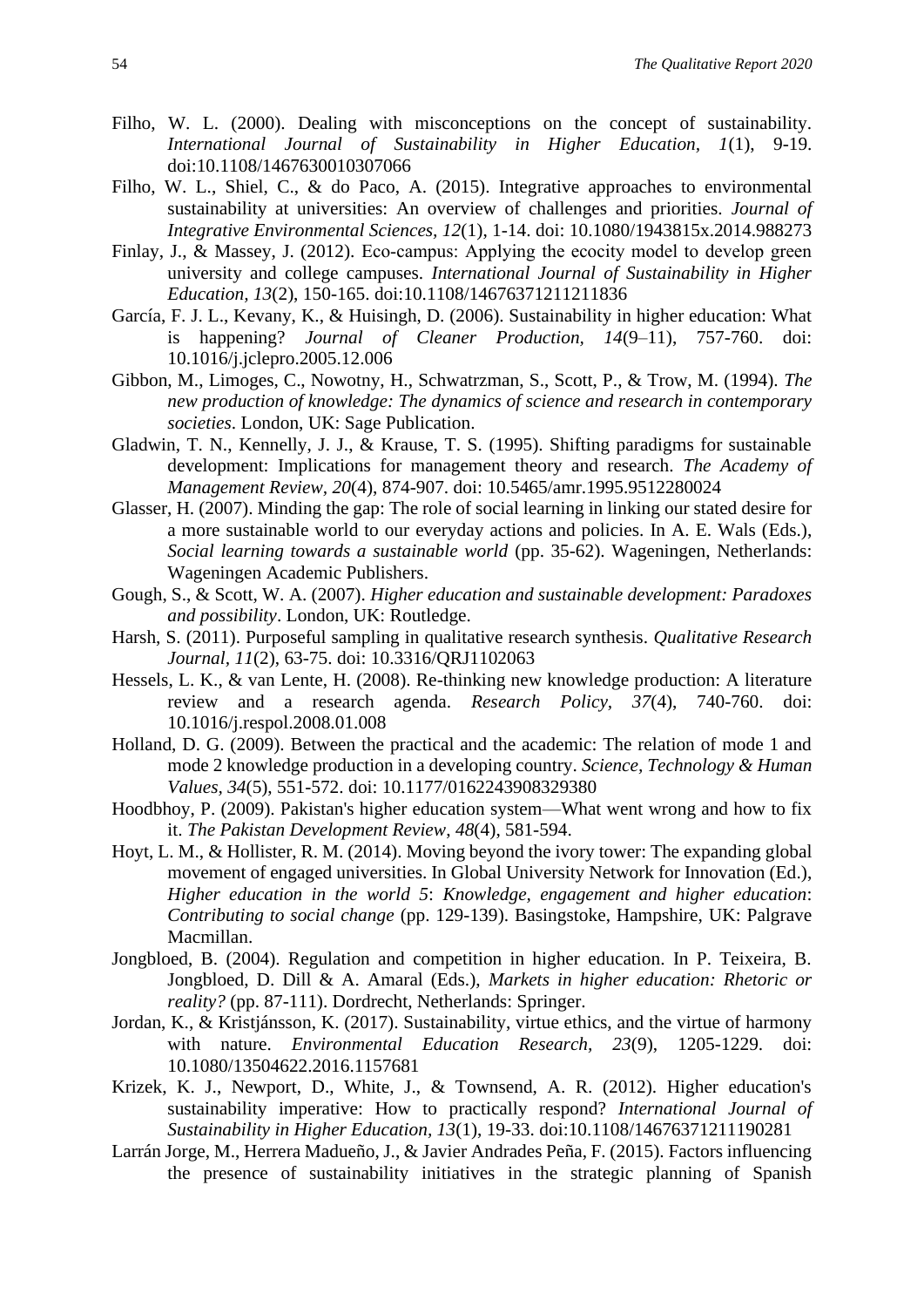universities. *Environmental Education Research, 21*(8), 1155-1187. doi: 10.1080/13504622.2014.977231

- Larrán, M., Herrera, J., & Andrades, F. J. (2016). Measuring the linkage between strategies on sustainability and institutional forces: An empirical study of Spanish universities. *Journal of Environmental Planning and Management, 59*(6), 967-992. doi: 10.1080/09640568.2015.1050485
- Lozano, R., Lukman, R., Lozano, F. J., Huisingh, D., & Lambrechts, W. (2013). Declarations for sustainability in higher education: Becoming better leaders, through addressing the university system. *Journal of Cleaner Production, 48*, 10-19. doi: 10.1016/j.jclepro.2011.10.006
- Maassen, P. (2003). Shifts in governance arrangements. In A. Amaral, V. L. Meek & I. M. Larsen (Eds.), *The higher education managerial revolution?* (pp. 31-53). Dordrecht, Netherlands: Springer.
- Mader, C., Scott, G., & Abdul Razak, D. (2013). Effective change management, governance and policy for sustainability transformation in higher education. *Sustainability Accounting, Management and Policy Journal, 4*(3), 264-284. doi: 10.1108/SAMPJ-09- 2013-0037
- Martin, L. (2015). Incorporating values into sustainability decision-making. *Journal of Cleaner Production, 105*, 146-156. doi:10.1016/j.jclepro.2015.04.014
- Mazmanian, D. A., & Kraft, M. E. (1999). The three epochs of the environmental movement*.*  In D. A. Mazmanian & M. E. Kraft (Eds.), *Toward sustainable communities: Transition and transformations in environmental policy* (pp. 3-41). Cambridge, MA: The MIT Press.
- Meadows, D. H., Meadows, D. L., & Randers, J. (1993). Beyond the limits: An executive summary. *Bulletin of Science, Technology & Society, 13*(1), 3-14.
- Milutinović, S., & Nikolić, V. (2014). Rethinking higher education for sustainable development in Serbia: An assessment of Copernicus charter principles in current higher education practices. *Journal of Cleaner Production, 62*, 107-113. doi: 10.1016/j.jclepro.2013.05.028
- Moore, J. (2005). Barriers and pathways to creating sustainability education programs: Policy, rhetoric and reality. *Environmental Education Research, 11*(5), 537-555. doi: 10.1080/13504620500169692
- Mora, E. P., & Martin, J. E. (1998). Environmental management systems within the university. *Eco-Management and Auditing, 5*, 136-145.
- Mughal, S., Qaisrani, N., Solangi, G., & Faiz, S. (2011). Promoting education for sustainable development: Challenges and issues for higher education institutions in Pakistan. *International Journal of Learning & Development, 1*(1), 159-165. doi:10.5296/ijld.v1i1.1131
- Müller-Christ, G., Sterling, S., van Dam-Mieras, R., Adomßent, M., Fischer, D., & Rieckmann, M. (2014). The role of campus, curriculum, and community in higher education for sustainable development – a conference report. *Journal of Cleaner Production, 62*, 134- 137. doi: 10.1016/j.jclepro.2013.02.029
- Niu, D., Jiang, D., & Li, F. (2010). Higher education for sustainable development in China. *International Journal of Sustainability in Higher Education, 11*(2), 153-162. doi: 10.1108/14676371011031874
- Organization for Economic Cooperation and Development (OECD) (2015). *OECD skills outlook 2015: Youth, skills and employability*. Paris, France: OECD Publishing.
- Olssen, M., & Peters, M. A. (2005). Neoliberalism, higher education and the knowledge economy: From the free market to knowledge capitalism. *Journal of Education Policy, 20*(3), 313-345. doi: 10.1080/02680930500108718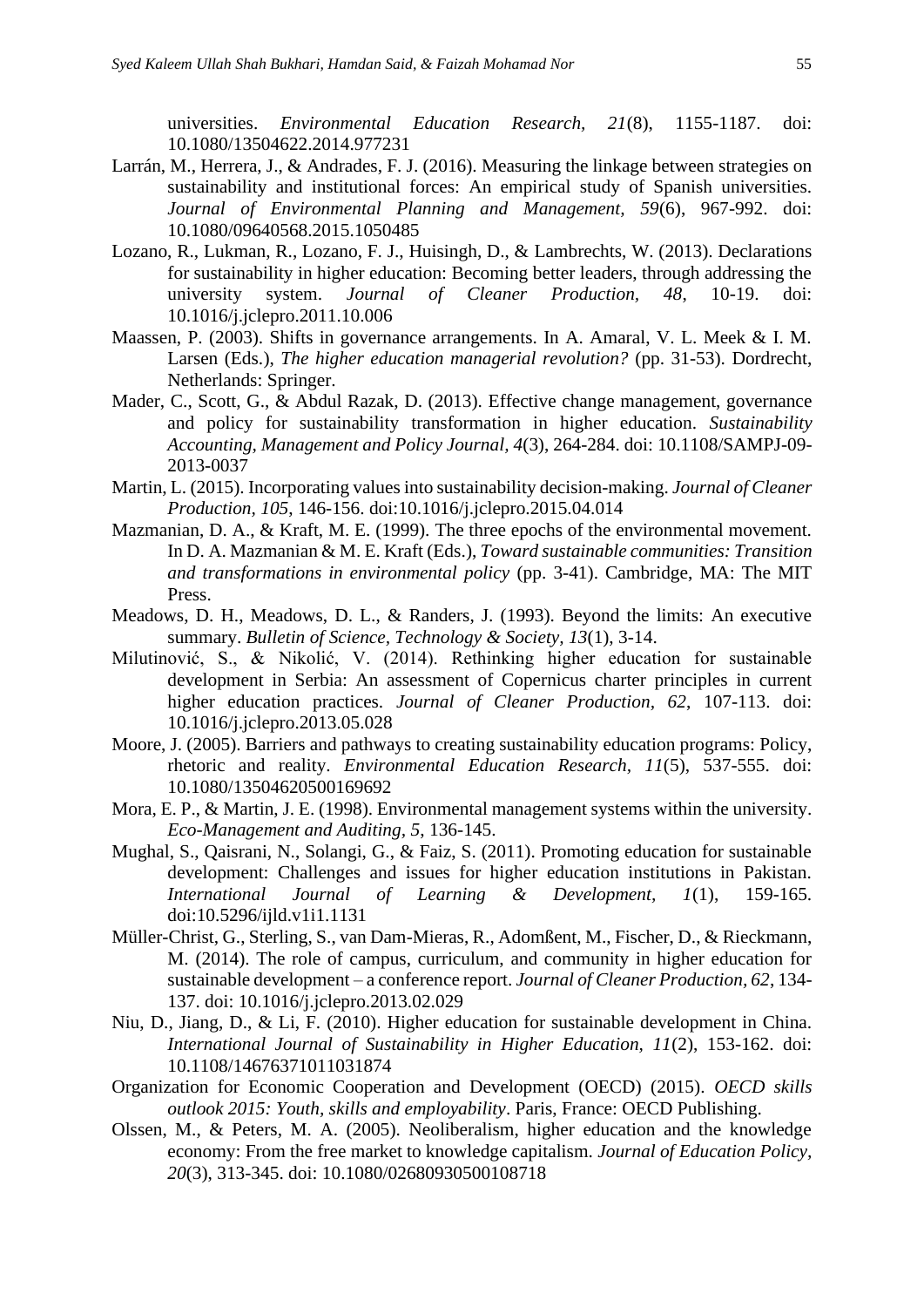- Orr, D. (1992). *Ecological literacy: Education and the transition to a postmodern world*. Albany, NY: State University of New York Press.
- Orr, D. (2004). *Earth in mind: On education, environment and the human prospect*. Washington, DC: Island Press.
- Pakistan. (2002). *Steering Committee on Higher Education, Summary for the President*. Islamabad, Pakistan.
- Quental, N., Lourenço, J. M., & da Silva, F. N. (2011). Sustainability: Characteristics and scientific roots. *Environment, Development and Sustainability, 13*(2), 257-276. doi: 10.1007/s10668-010-9260-x
- Ralph, M., & Stubbs, W. (2014). Integrating environmental sustainability into universities. *Higher Education, 67*(1), 71-90. doi: 10.1007/s10734-013-9641-9
- Reitan, P. H. (2005). Sustainability science and whats needed beyond science. *Sustainability: Science, Practice, & Policy, 1*(1), 77-80. doi*:* 10.1080/15487733.2005.11907966
- Rittel, H. J., & Webber, M. (1973). Dilemmas in a general theory of planning. *Policy Sciences, 4*(2), 155-169. doi: 10.1007/BF01405730
- Sabine, S. (2013). The role of universities in fostering sustainable development at the regional level. *Journal of Cleaner Production, 48*, 74-84. doi: 10.1016/j.jclepro.2013.01.029
- Sardar, Z. (2010). The namesake: Futures; futures studies; futurology; futuristic; foresight— What's in a name? *Futures, 42*(3), 177-184. doi: 10.1016/j.futures.2009.11.001
- Scott, W. (2018). Higher education for sustainable development. *Environmental Education Research*, *24*(2), 296-301. doi: 10.1080/13504622.2016.1263281
- Scott, W. A. H. (2015). Exploring a transformative orientation to sustainability in universities: A question of loose and tight framings. *Environmental Education Research, 21*(6), 943- 953. doi: 10.1080/13504622.2014.954238
- Seeber, M., Lepori, B., Montauti, M., Enders, J., de Boer, H., Weyer, E., . . . Reale, E. (2015). European universities as complete organizations? Understanding identity, hierarchy and rationality in public organizations. *Public Management Review, 17*(10), 1444- 1474. doi: 10.1080/14719037.2014.943268
- Sharp, L. (2009). Higher education: The quest for the sustainable campus. *Sustainability: Science, Practice, & Policy, 5*(1), 1-8. doi: 10.1080/15487733.2009.11908023
- Shephard, K. (2010). Higher education's role in 'education for sustainability'. *Australian Universities' Review, 52*(1), 13-22.
- Shephard, K. (2008). Higher education for sustainability: Seeking affective learning outcomes. *International Journal of Sustainability in Higher Education, 9*(1), 87-98. doi: 10.1108/14676370810842201
- Sibble, A. (2009). Pathways towards sustainability through higher education. *International Journal of Sustainability in Higher Education, 10*(1), 68-82. doi: 10.1108/14676370910925262
- Simola, S. K., Barling, J., & Turner, N. (2010). Transformational leadership and leader moral orientation: Contrasting an ethic of justice and an ethic of care. *The Leadership Quarterly, 21*(1), 179-188. doi: 10.1016/j.leaqua.2009.10.013
- Sipos, Y., Battisti, B., & Grimm, K. (2008). Achieving transformative sustainability learning: Engaging head, hands and heart. *International Journal of Sustainability in Higher Education, 9*(1), 68-86. doi:10.1108/14676370810842193
- Spangenberg, J. H. (2004). Reconciling sustainability and growth: Criteria, indicators, policies. *Sustainable Development, 12*(2), 74-86. doi: 10.1002/sd.229
- Starik, M., & Gordon, P. (1995). Weaving an integrated web: Multilevel and multisystem perspectives of ecologically sustainable organizations. *The Academy of Management Review, 20*(4), 908-935.
- Statistics, P. E. (2015). *National Educational Management Information System (NEMIS)-*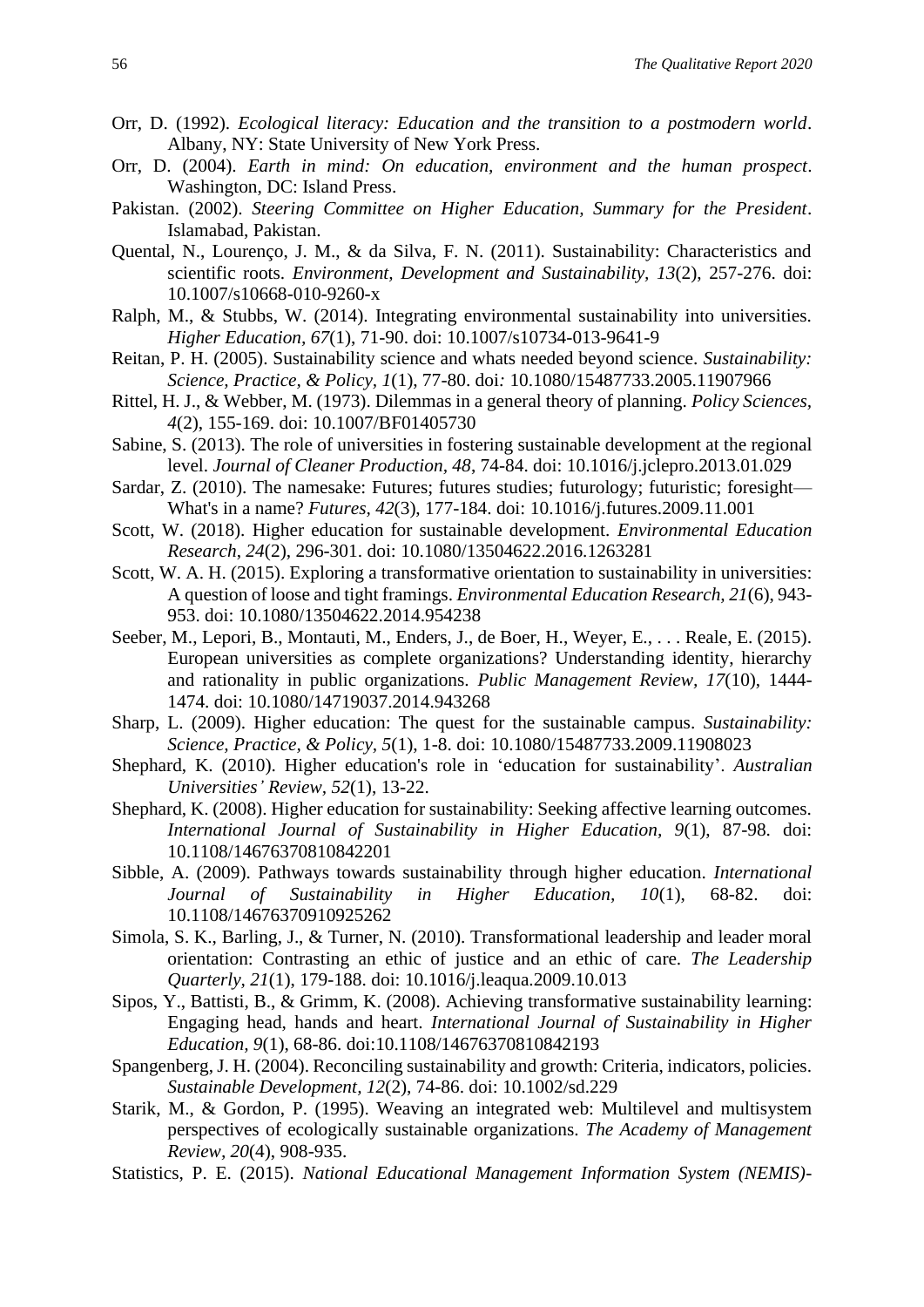*Academy of Educational Planning and Management (AEPAM)*. Islamabad, Pakistan: Ministry of Education.

- Stephen, C. J., Hernandez, M. E., Roman, M., Graham, A. C., & Scholz, R. W. (2008). Higher education as a change agent for sustainability in different cultures and contexts. *International Journal of Sustainability in Higher Education, 9*(3), 317-338. doi: 10.1108/14676370810885916
- Stephens, J. C., & Graham, A. C. (2010). Toward an empirical research agenda for sustainability in higher education: Exploring the transition management framework. *Journal of Cleaner Production, 18*(7), 611-618. doi: 10.1016/j.jclepro.2009.07.009
- Sterling, S. (2010). Living in the earth. *Journal of Education for Sustainable Development, 4*(2), 213-218. doi: 10.1177/097340821000400208
- Teichler, U. (1996). Comparative higher education: Potentials and limits. *Higher Education, 32*(4), 431-465. doi: 10.1007/BF00133257
- UNESCO. (2007). *The UN decade of education for sustainable development (DESD 2005- 2014): The first two years*. Paris, France: UNESCO.
- Verhulst, E., & Lambrechts, W. (2015). Fostering the incorporation of sustainable development in higher education: Lessons learned from a change management perspective. *Journal of Cleaner Production, 106*, 189-204. doi: 10.1016/j.jclepro.2014.09.049
- Viebahn, P. (2002). An environmental management model for universities: From environmental guidelines to staff involvement. *Journal of Cleaner Production, 10*(1), 3-12. doi: 10.1016/S0959-6526(01)00017-8
- Waas, T., Hugé, J., Ceulemans, K., Lambrechts, W., Vandenabeele, J., Lozano, R., & Wright, T. (2012). *Sustainable higher education: Understanding and moving forward*. Brussels, Belgium: Flemish Government-Environment, Nature and Energy Department.
- Walton, J., Alabaster, T., & Jones, K. (2000). Environmental accountability: Who's kidding whom? *Environmental Management, 26*(5), 515-526. doi: 10.1007/s002670010109
- Watson, D., Hollister, R. M., Stroud, S. E., & Babcock, E. (2011). *The engaged university*: *International perspectives on civic engagement*. New York, NY: Routledge.
- Wells, P., Bristow, G., Nieuwenhuis, P., & Christensen, T. B. (2009). The role of academia in regional sustainability initiatives: Wales. *Journal of Cleaner Production, 17*(12), 1116- 1122. doi:10.1016/j.jclepro.2008.11.008
- White, S. S. (2003). Sustainable campuses and campus planning: Experiences from a classroom case study at the University of Kansas. *International Journal of Sustainability in Higher Education, 4*(4), 344-356. doi:10.1108/14676370310497561
- White, S. S. (2014). Campus sustainability plans in the United States: Where, what, and how to evaluate? *International Journal of Sustainability in Higher Education, 15*(2), 228- 241. doi: 10.1108/ijshe-08-2012-0075
- Williams, E. A., Pillai, R., Lowe, K. B., Jung, D., & Herst, D. (2009). Crisis, charisma, values, and voting behavior in the 2004 presidential election. *The Leadership Quarterly, 20*(2), 70-86. doi:10.1016/j.leaqua.2009.01.002
- World Bank (2011). *Learning for all: Investing in people's knowledge and skills to promote development - World Bank Group education strategy 2020*. Washington, DC: World Bank.
- Wright, T. S. A. (2002). Definitions and frameworks for environmental sustainability in higher education. *International Journal of Sustainability in Higher Education, 3*(3), 203-220. doi: 10.1108/14676370210434679
- Wright, T. S. A. (2010). University presidents' conceptualizations of sustainability in higher edcuation. *International Journal of Sustainability in Higher Education, 11*(1), 61-73. doi: 10.1108/14676371011010057
- Wright, T., & Wilton, H. (2012). Facilities management directors' conceptualizations of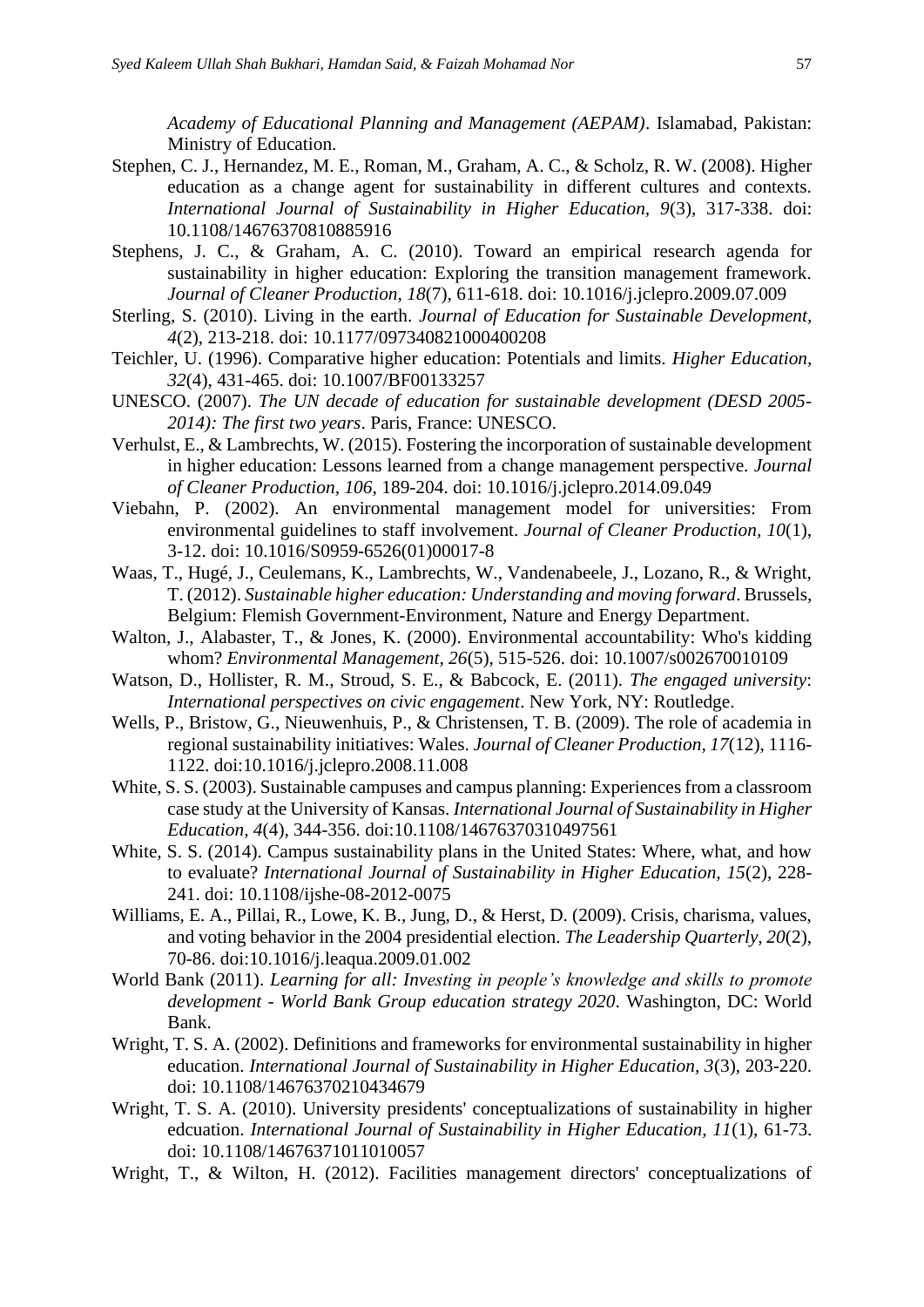sustainability in higher education. *Journal of Cleaner Production, 31*, 118-125. doi: 10.1016/j.jclepro.2012.02.030

- Yarime, M., Trencher, G., Mino, T., Scholz, R. W., Olsson, L., Ness, B., . . . Rotmans, J. (2012). Establishing sustainability science in higher education institutions: Towards an integration of academic development, institutionalization, and stakeholder collaborations. *Sustainability Science, 7*(1), 101-113. doi: 10.1007/s11625-012-0157-5
- Ziegler, R., & Ott, K. (2011). The quality of sustainability science: A philosophical perspective. *Sustainability: Science, Practice, & Policy, 7*(1), 31-44. doi: 10.1080/15487733.2011.11908063
- Zilahy, G., & Huisingh, D. (2009). The roles of academia in regional sustainability initiatives. *Journal of Cleaner Production, 17*(12), 1057-1066. doi: 10.1016/j.jclepro.2009.03.018
- Zilahy, G., Huisingh, D., Melanen, M., Phillips, V. D., & Sheffy, J. (2009). Roles of academia in regional sustainability initiatives: Outreach for a more sustainable future. *Journal of Cleaner Production, 17*(12), 1053-1056. doi: 10.1016/j.jclepro.2009.03.006

#### **Author Note**

Syed Kaleem Ullah Shah Bukhari completed his PhD in Educational Management and Administration from Universiti Teknologi Malaysia, Malaysia. His PhD. thesis was on Management and Administration for Sustainability for Pakistani Higher Education Institutions. Currently at University of the Punjab, Lahore, Syed Kaleem Ullah Shah Bukhari is working as Assistant Professor. His interests are in higher education sector, particularly in the areas of sustainability, sustainable education, and environmental education. Correspondence regarding this article can be addressed directly to: [adnan\\_kalim@yahoo.com.](mailto:adnan_kalim@yahoo.com)

Professor Dr Hamdan Said obtained his bachelor's degree of Science with Education from Universiti Teknologi Malaysia (Malaysia), master's degree from the Queensland University of Technology (Australia), and doctoral degree from Idaho State University, USA majoring in Educational Leadership. Besides teaching undergraduate and postgraduate courses, he is also an active researcher, supervisor, and consultant. To date he has conducted more than 30 research projects. He supervises PhD and Master students in the area of higher education. He has presented papers at more than 30 conferences overseas as a keynote speaker. He has been appointed as a visiting professor to five universities in Indonesia. He enjoys writing and to date has published more than 70 journal articles and is a board member of three international journals. He is a member of auditors for Malaysian Quality Assurance (MQA) and has been appointed as an international auditor to Bangladesh higher education since 2016.

Associate Professor Dr Faizah Mohamad Nor graduated from University of Malaya with a Bachelor's degree in Mathematics. She later pursued a Diploma in Education (T.E.S.L/ Math) from University of Malaya, M. Sc (T.E.S.P.) from Aston University (U.K.) and a PhD in T.E.S.L. (Universiti Teknologi Malaysia). Her publications are mainly in the area of Education and second language teaching and learning. She has co-authored two books, *English for Career Search* and *English for Professional Communication*, edited five books including three books on language learning, and published more than 50 book chapters, journal articles and conference proceedings. She has headed several national and university-level research projects that investigated effective English language teaching practices in Malaysia, researched on the aspect of motivation to read in English among Malaysian learners, the use of English Language at the workplace among professionals in Malaysian companies, and the aspect of learner autonomy in English language learning. The study on "English for Air Traffic Controllers: An Ethnographic Study of the Target Discourse Community," conducted with her research team won the Merit Award in the Congress of Science and Technology. She sits in